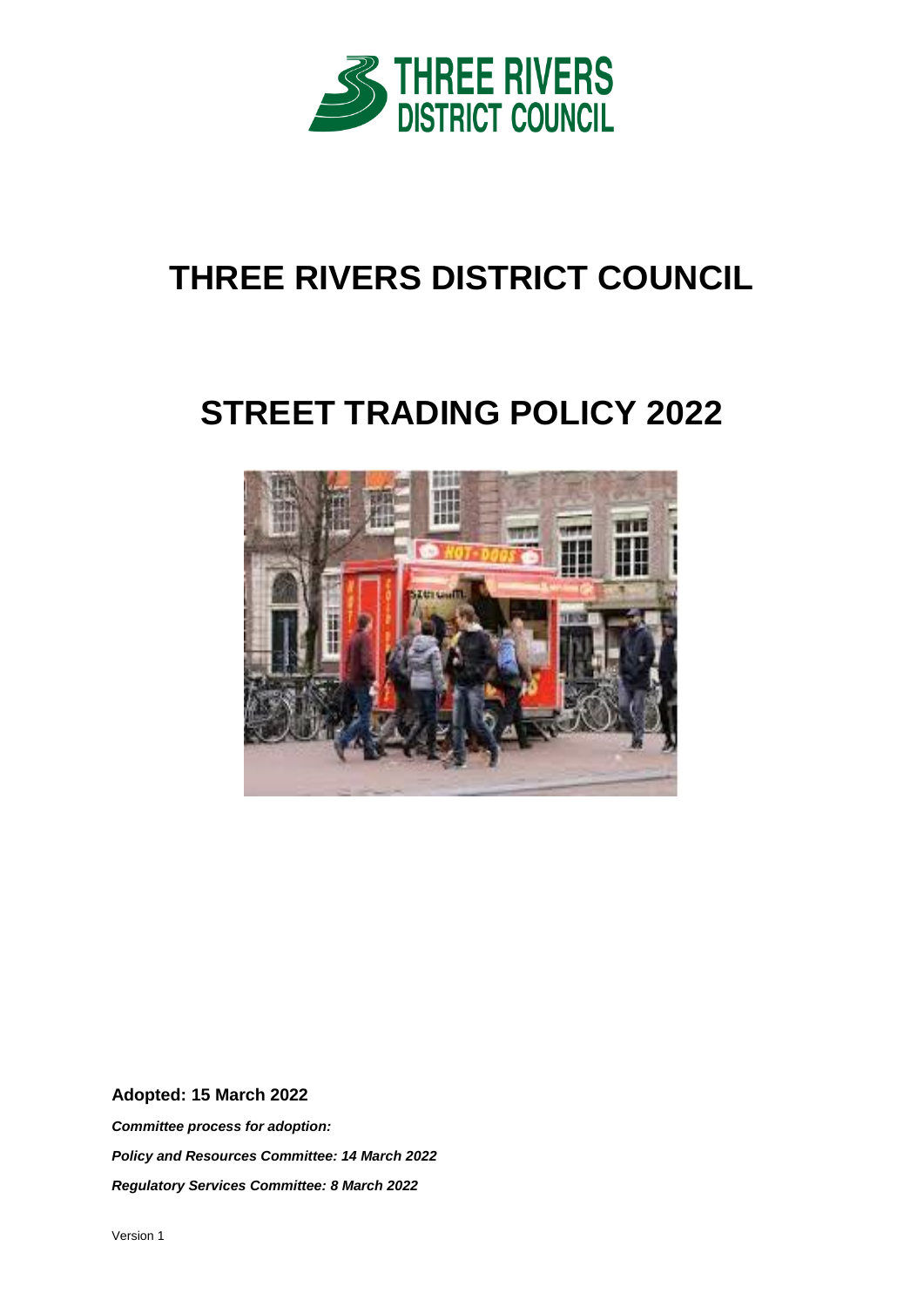# **TABLE OF CONTENTS**

| <b>Section</b> | <b>Contents</b>                                             | Page      |
|----------------|-------------------------------------------------------------|-----------|
|                | Definitions                                                 | 3         |
| 1.             | Introduction                                                | 3         |
| 2.             | <b>Guidance for applicants</b>                              | 5         |
|                | Different types of street trading                           |           |
|                | Choosing a trading location/pitch<br>$\blacksquare$         |           |
|                | Site assessment<br>ä,                                       |           |
|                | Trading from a vehicle<br>٠                                 |           |
|                | Employees<br>۰                                              |           |
|                | Goods for sale<br>$\qquad \qquad \blacksquare$              |           |
|                | Advertising<br>$\qquad \qquad \blacksquare$                 |           |
|                | Waste<br>$\overline{\phantom{a}}$                           |           |
|                | Opening/trading hours<br>$\overline{\phantom{a}}$           |           |
|                | Street trading and the Licensing Act 2003<br>$\blacksquare$ |           |
|                | Ice cream van chimes                                        |           |
|                | Trading near to a school                                    |           |
| 3.             | Application and determination process for new applications  | 11        |
|                | Types of consents/licences<br>$\blacksquare$                |           |
|                | Duration of consents/licences<br>$\overline{\phantom{a}}$   |           |
|                | Submitting an application                                   |           |
| 4.             | Consultations                                               | 12        |
| 5.             | Criteria used to determine the application                  | 13        |
|                | Suitability of applicant                                    |           |
|                | Nature of goods<br>$\overline{\phantom{a}}$                 |           |
|                | Public safety<br>$\overline{\phantom{a}}$                   |           |
|                | Public order<br>$\overline{\phantom{a}}$                    |           |
|                | Avoidance of nuisance                                       |           |
|                | Character of the area<br>$\overline{\phantom{a}}$           |           |
|                | Compliance with legal requirements                          |           |
|                | Consultee's observations                                    |           |
| 6.             | Approval of applications and issue of consents/licences     | 15        |
| 7.             | Appeal process                                              | 15        |
| 8.             | Display of consent/licence and badges                       | 17        |
| 9.             | Consent/licence renewal process                             | 17        |
| 10.            | <b>Street trading during events</b>                         | 19        |
|                | Community and charitable events                             |           |
|                | Special events and non-established markets                  |           |
| 11.            | Fees                                                        | 21        |
| 12.            | Surrender of consent/licence                                | 21        |
| 13.            | Conditions                                                  | 21        |
| 14.            | Enforcement                                                 | 22        |
| 15.            | Review procedures                                           | 23        |
| 16.            | Return of licence                                           | 23        |
|                | Appendix I - Conditions                                     | 24-26     |
|                | Appendix II - Prohibited/Consent/Licence Streets            | $27 - 28$ |
|                | Appendix III - Guidance on suitability of applicants        | 29-30     |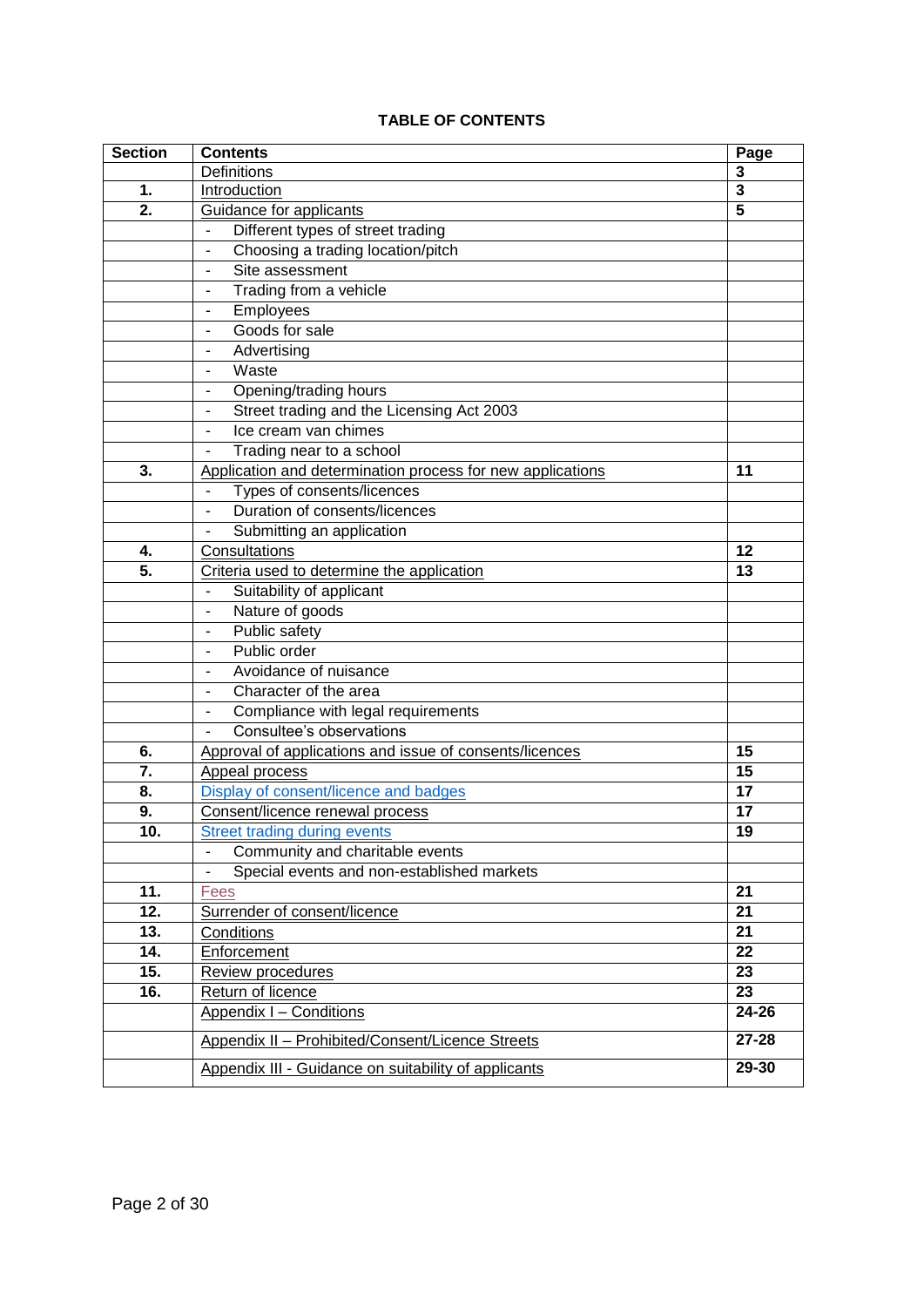# **Definitions:**

'Act' means Local Government (Miscellaneous Provisions) Act 1982

'Authorised Officer' means any authorised officer of Three Rivers District Council.

'Consent Street' means a street in which street trading is prohibited without a consent from Three Rivers District Council.

'Licence Street' means a street in which street trading is prohibited without a licence from Three Rivers District Council.

'Non-established markets' are markets that have not been established in law either by charter, prescriptive rights or by statute.

'Prohibited Street' means a street in which street trading is prohibited. Under no circumstances will street trading be allowed.

'Street' includes any road, footway, lay-by or any other open area to which the public have access without payment.

'Street Trading' means the selling, or exposing or offering for sale, of any article in a street.

'The Council' or 'District Council' means Three Rivers District Council.

'Trader' or 'Consent/Licence holder' means the person(s) to whom the Licence has been granted or renewed and includes any other person employed or assisting the principal trader.

'Police Officer' means any Police Officer of Hertfordshire Constabulary.

#### <span id="page-2-0"></span>**1 Introduction**

- 1.1 Street trading is defined as the selling or exposing or offering for sale of any article (including a living thing) in a street. Under the provisions of Schedule 4 to the Local Government (Miscellaneous Provisions) Act 1982, a Local Authority may designate streets within its district as "consent" streets or "licence" streets in order to control street trading, whereby trading would not be permitted without the permission of the Authority.
- 1.2 For clarification a street includes a street, highway or other area (e.g. carpark, park, green, pavement) to which the public have access without payment and as such any land adiacent to the street will also fall within the scope of this policy. The definition does not include buildings themselves or commercial premises.
- 1.3 In order to provide guidance to applicants and decision makers, the Council has adopted a Street Trading Policy ("the Policy").
- 1.4 The aim of the Policy is to create a street trading environment which:
	- a) ensures fair trading between mobile traders in the district;
	- b) protects the amenity of the residents by ensuring that licenced traders do not cause nuisance, damage, disturbance or annoyance;
	- c) ensures the safety of the people using them;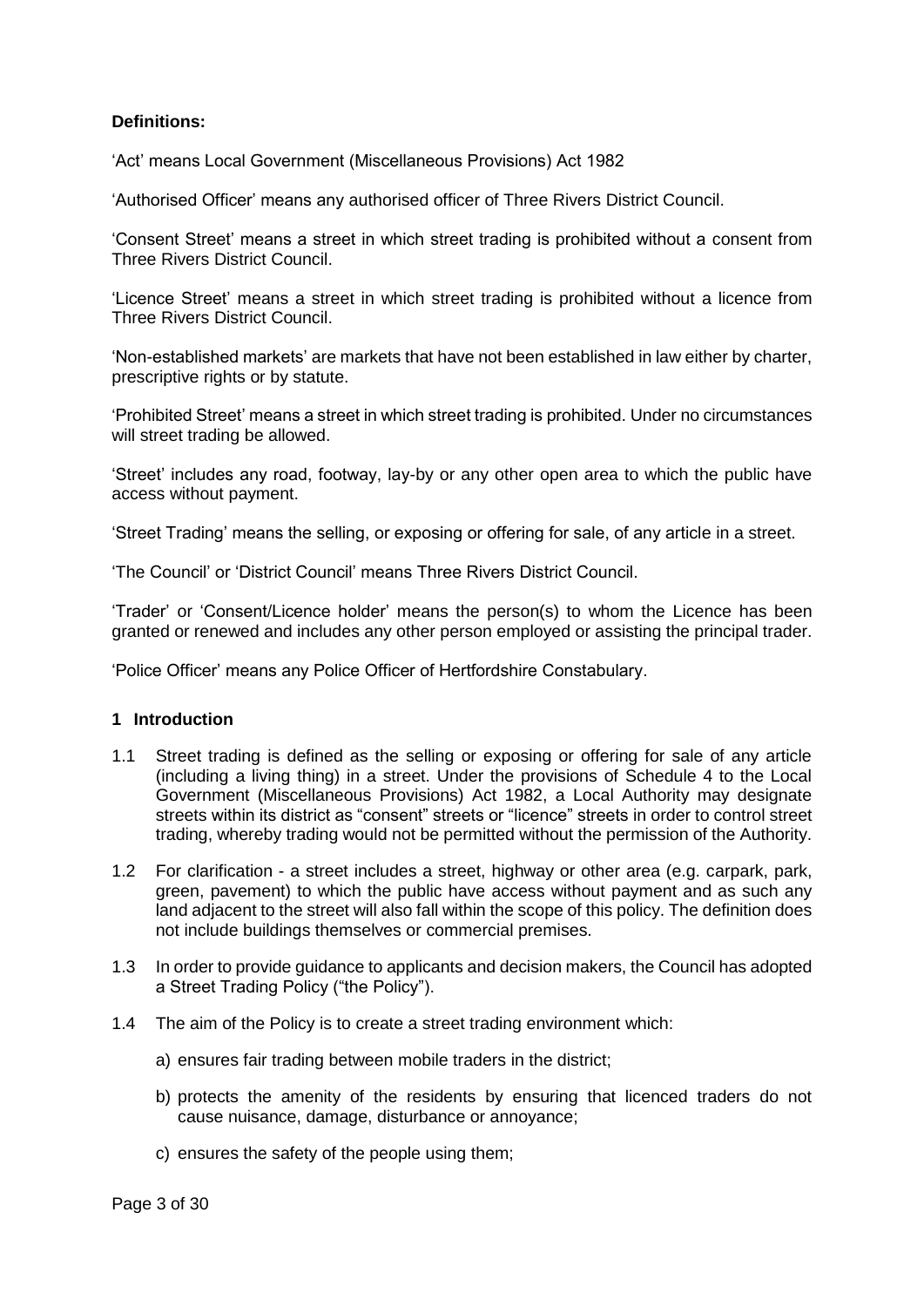- d) promotes diversity and consumer choice;
- e) provides applicants with advice and guidance on the council's approach to the administration of applications for street trading consents/licences
- f) prevent obstruction of the streets in the District and to ensure the safety of persons using them.
- 1.5 In doing so, it recognises the importance of local businesses to the local economy and that occasional, community-run events and those of a similar nature, are important factors in Three Rivers.
- 1.6 This Policy will guide the Council when it considers applications under Schedule 4 of the Local Government (Miscellaneous Provisions) Act 1982.
- 1.7 The Council adopted this legislation in 1984 and all streets in the District currently have either been determined as 'consent' streets or 'prohibited' streets. No 'licence' streets are currently designated by the Authority but the list of designated streets may be amended to include 'licence' streets in future. Currently, anyone who wishes to trade on a consent street must hold a street trading consent. All streets listed in **Appendix III** under prohibited streets cannot be used for street trading.
- 1.8 There are some exemptions from requiring a consent/licence to trade. These include:
	- Pedlars: To operate as a pedlar, a pedlar's certificate must be obtained through the local Police Authority who can provide advice on the application and the conditions of the certificate.
	- News Vendors selling newspapers or periodicals.
	- Shop forecourts selling goods associated with the shop.
	- Trading as a roundsman: Anyone trading as a roundsman has defined customers and defined routes. There is no statutory definition of a roundsman, however for the purposes of this Policy, the Licensing Authority considers a roundsman to be anyone who does the round of his customers for orders and the delivery of goods, generally trading door to door rather than from the street.
	- Anything done in a market or fair the right to hold which was acquired by virtue of the grant (including a presumed grant) or acquired or established by virtue of an enactment or order.
	- Sales of articles by householders on land within the curtilage of their property, for example garage sales. This does not include selling products relating to a business.
	- Goods from working farms or smallholdings sold at the premises where they were produced.
	- Trading as part of an established travelling fair where permission for the event has already been granted by Three Rivers District Council e.g. Carters Steam Fair, Classics on the Green.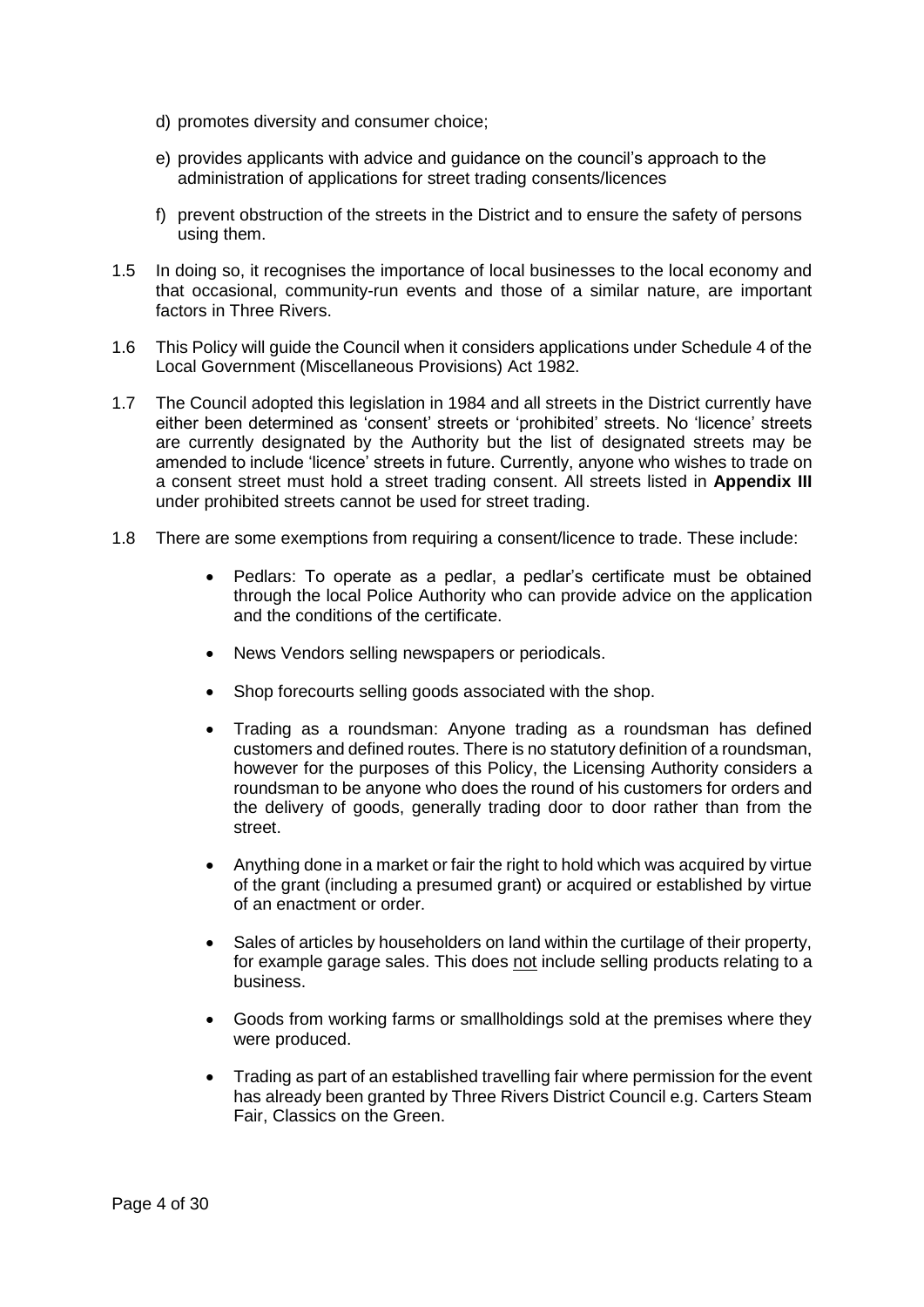- Community or charitable events where the profits are not used for private gain or are wholly passed to a charity, educational organisation or community based organisation.
- Any event whereby an entrance fee is charged to members of the public by the organiser.
- 1.9 Applicants should be aware that the Council is the land owner for some streets in the District, for which there may be an additional charge and/or restrictions on availability. Permission must be sought from the Council's Property department prior to submitting an application.

## <span id="page-4-0"></span>**2 Guidance for applicants**

## 2.1 **Different types of street trading activities**

Street trading includes, but is not limited to:

## 2.1.1 **Static Trading**

A static street trading consent/licence is issued for a trader who remains in one place during trading and who is not positioned on a Prohibited Street in the District. This would include food vans and stalls.

#### 2.1.2 **Mobile Trading (including ice cream traders)**

Mobile consents/licences are issued to those who want to trade from numerous locations for a short period of time around the District. In order to meet the criteria for a mobile consent/licence, a trader generally must not remain in one place for more than 15 minutes at a time and not return to the same street within 2 hours. A 'particular length of street/site' should normally be interpreted as being a length of street up to 500 metres long.

## 2.1.3 **Buskers**

Buskers do not normally require a street trading consent/licence and accordingly are not within the scope of this Policy. However, a street trading consent/licence may be required for those who wish to sell items associated with their performance, for example, CD's or merchandise.

#### 2.1.4 **Markets/Fetes/Carnivals/Special events**

Trading at community and charitable events, non-established markets and special events are covered in section 10 of this policy.

## 2.1.5 **Selling a vehicle on the street**

A street trading consent/licence is required where vehicles which are advertised for sale are placed on the highway/street. This includes any vehicle displaying signs that name an individual or business; or displays notices/signs intended to sell the vehicle.

## 2.2 **Choosing a trading location/pitch**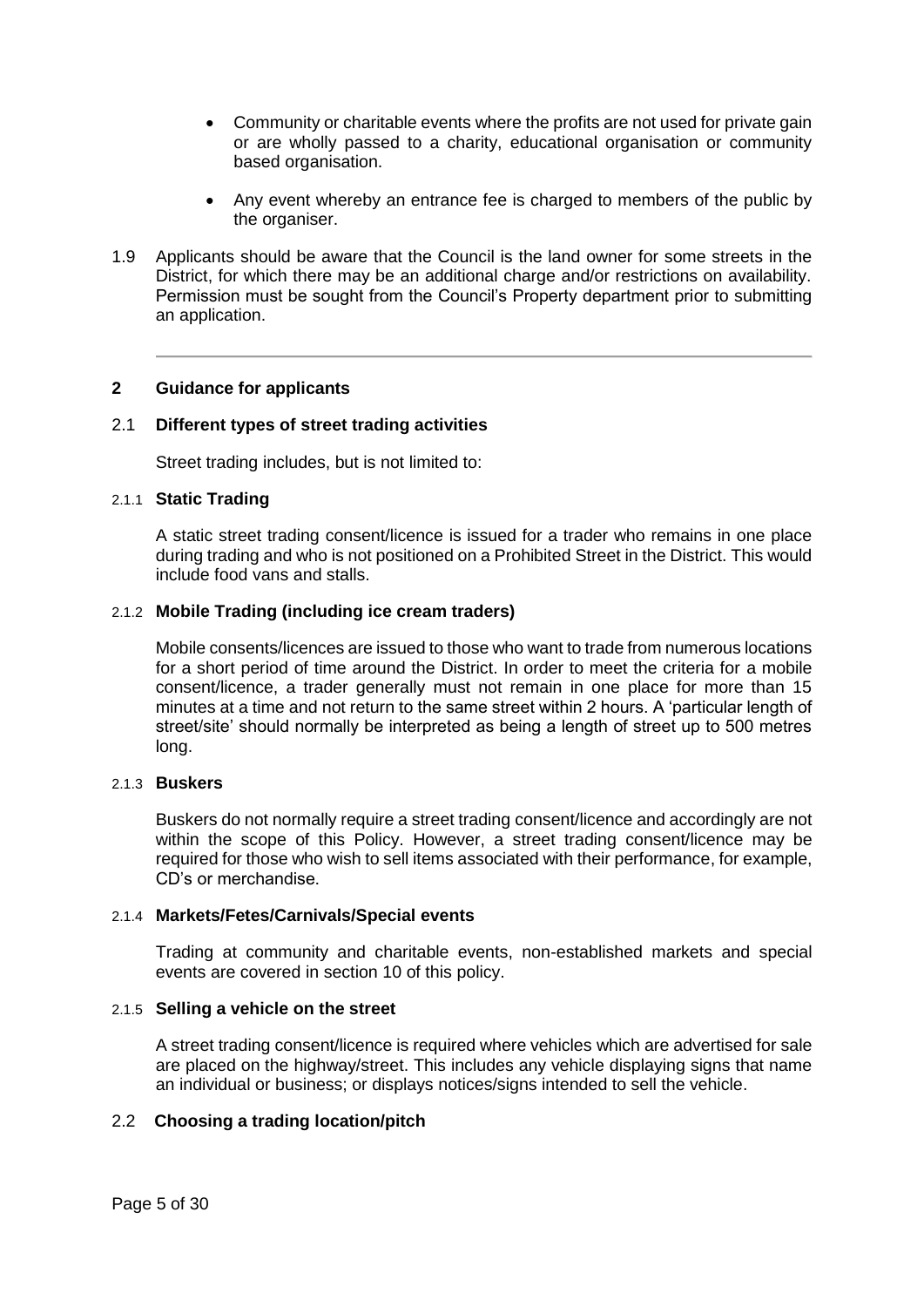- 2.2.1 Before applying for a static street trading consent/licence, applicants must first identify a suitable trading location. It is for the applicant/trader to identify a suitable location, having regard to the requirements laid out in the Policy and their business needs. The Licensing Authority does not maintain a list of suitable sites. The Licensing Authority also does not hold a list of available trading pitches or a waiting list for existing pitches.
- 2.2.2 It is for the applicant to determine the business viability of any location. A pitch must satisfy a number of criteria before being considered suitable to trade from. The applicant is expected to conduct this research themselves and provide the information to the Licensing Authority before submitting a full application.
- 2.2.3 Any pitch in use before the approval of this Policy may remain under grandfather rights (an old rule which may continue to apply to some existing street traders, while a new rule will apply to all new applicants) until the licence is renewed. However any new pitches must meet **all** of the following criteria:
	- a) Safe for public access by foot or by vehicle
	- b) Has suitable parking spaces for customers and trading vehicle
	- c) Is suitably lit (if trading after dark) to promote safe access and egress for customers and for visibility by other road users.
	- d) Does not breach highway regulations or make hazardous the passage of the public, including people with disabilities, over the highway or otherwise cause a traffic hazard.
	- e) Does not impede the passage of emergency vehicle access.
	- f) Where adjacent to a highway, there must be a safety barrier of a verge or footpath between the proposed trading location and the carriageway.
	- g) Does not cause the loss of parking spaces to residents or businesses. No consent/licences will be granted in an areas of permit parking.
	- h) Will not cause a disturbance, damage, interference, annoyance, inconvenience (e.g. noise nuisance, litter, odour etc.) to local residents or businesses.
- 2.2.4 In order for the Licensing Authority to assess the potential trading pitch, the applicant will be required to submit a map of the location with the potential pitch marked out clearly.
- 2.2.5 If the pitch is on private land, to which the public have access without paying, written evidence of the landowner's permission to use that site will also be required as part of the application.
- 2.2.6 The applicant or landowner must determine if there is appropriate or necessary planning permission to sell goods from the proposed location. Applicants are required to contact the Planning department prior to making an application for a consent/licence, to ascertain whether planning permission is required.
- 2.2.7 If the site is on land owned by the Council then prior written permission will be required from the Property Services team prior to the submission of a Street Trading application.
- 2.2.8 If a pitch of interest is already occupied, or is of interest to two street traders, then a pitch can be shared by splitting either the times or the days on which the traders wish to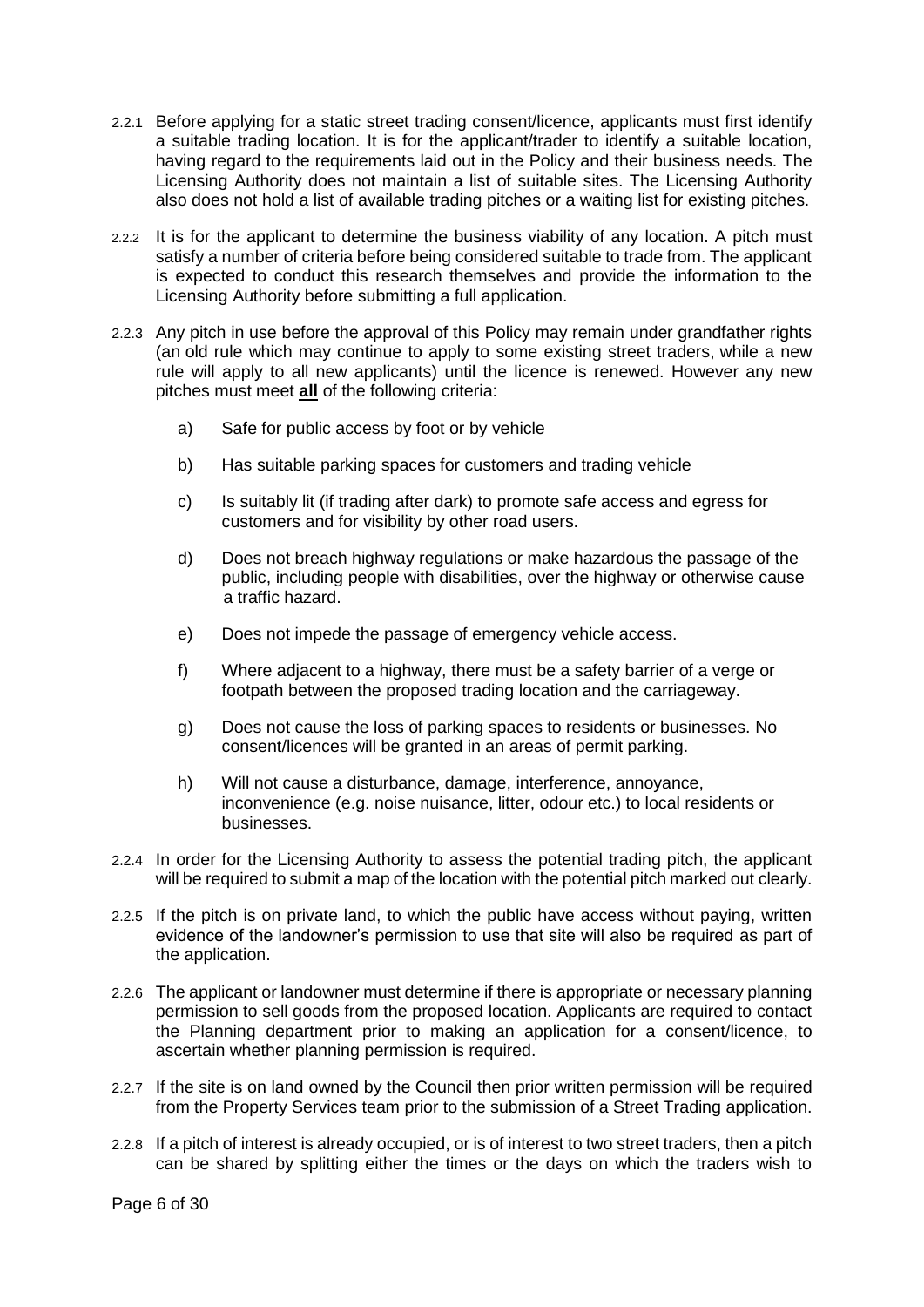operate. The street traders must have a written mutual agreement between them, approved by the Licensing Authority, detailing when the pitch is going to be occupied by both traders. The location can be shared even if the exact pitch, where the trading vehicle is located, is not. The individual traders will need their own consent/licences for the location.

2.2.9 The Licensing Authority will inform applicants if a pitch is unlikely to meet the criteria. However, advice from the Licensing Authority does not guarantee that a proposed pitch applied for will not be subject to relevant objections during the consultation process following an official application and therefore be deemed unsuitable.

## 2.3 **Site Assessment**

Street trading licences from static locations will not normally be granted where:

- a) A significant effect on road safety would arise either from the siting of the trading activity itself, or from customers visiting or leaving the site; or
- b) Where there are concerns over the recorded level of personal injury accidents in the locality where the street trading activity will be sited; or
- c) There would be a significant loss of amenity caused by traffic, noise, rubbish, potential for the harbourage of vermin, odour or fumes; or
- d) There is already adequate provision in the immediate vicinity of the site to be used for street trading purposes; or
- e) There is a conflict with Traffic Orders such as waiting restrictions; or
- f) The site or pitch obstructs either pedestrian or vehicular access, or traffic flows, or places pedestrians in danger when in use for street trading purposes; or
- g) The trading unit obstructs the safe passage of users of the footway or carriageway; or
- h) The pitch interferes with sight lines for any road users such as at road junctions, or pedestrian crossing facilities; or
- i) The site does not allow the consent/licence holder, staff and customers to park in a safe manner; or
- j) The street trading activity is carried out after dusk and the site is not adequately lit to allow safe access and egress from the site for both customers and staff.
- k) Trading from lay-by locations is restricted to sites which provide:
	- a. Sufficient width to allow vehicles to park and pass;
	- b. Sufficient length to allow several large vehicles to park without causing congestion; and
	- c. A verge (minimum width 1 metre) physically separating the lay by and the highway.

#### 2.4 **Trading from a vehicle/trailer**

2.4.1 The trading and/or towing vehicle used must be compliant with the Driver and Vehicle Standards Agency (DVSA) MOT standards.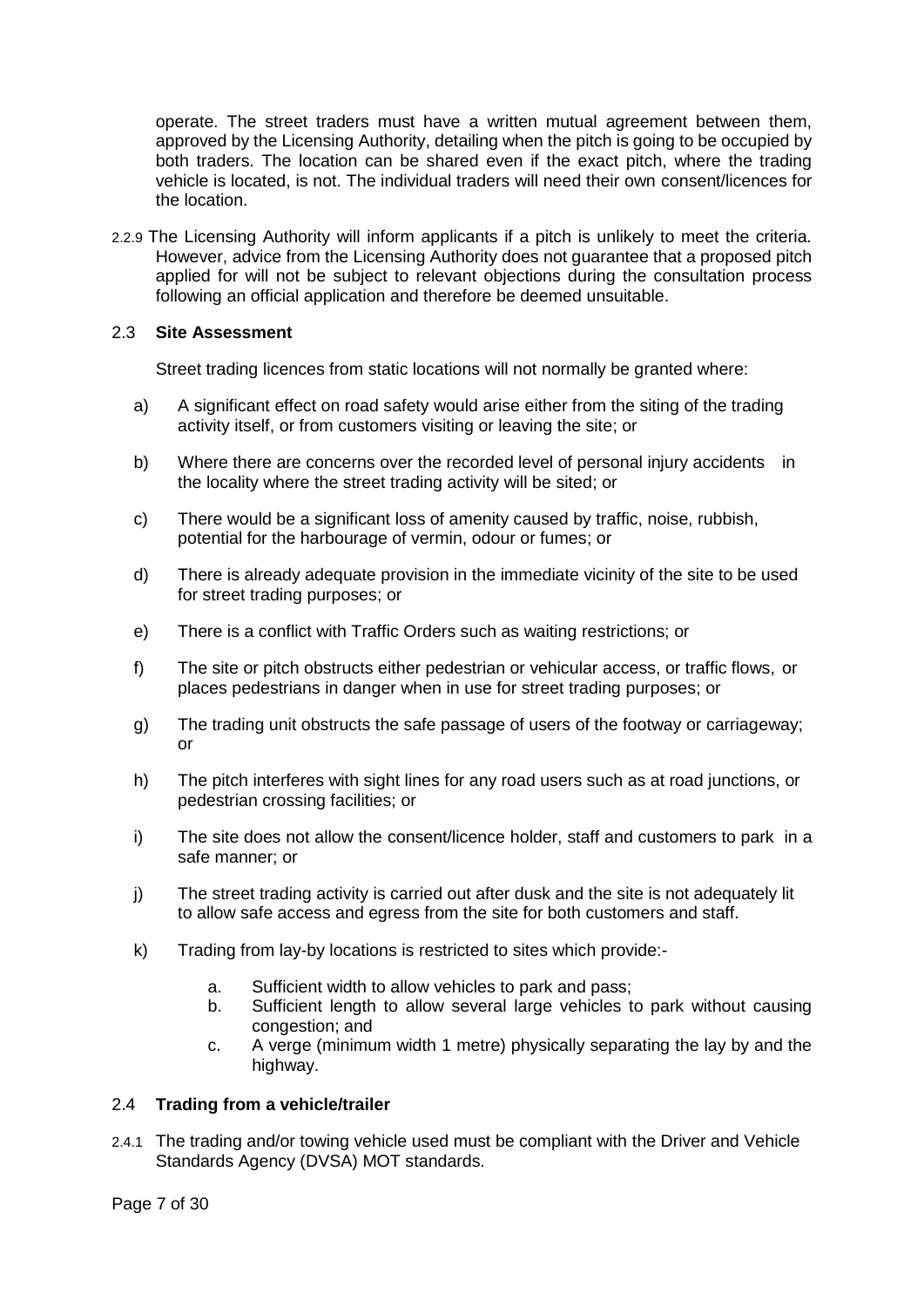<https://www.gov.uk/government/organisations/driver-and-vehicle-standards-agency>

- 2.4.2 The trading and/or towing vehicle must be maintained in a roadworthy condition, taxed, insured and hold a valid MOT at all times. The type, colour and dimensions of any trading vehicles to be used will be submitted to the Licensing Authority along with colour photos for approval.
- 2.4.3 Details of where the trading vehicle is to be kept overnight must also be submitted.
- 2.4.4 The trading trailer/vehicle must not be set up as a permanent structure and must be removed from the trading pitch within 30 minutes of the end of the consented hours, unless agreed in writing by the Licensing Authority; and upon any reasonable request made by the emergency services, Highway Authority (Hertfordshire County Council) or similar authority.
- 2.4.5 Maintenance logs must be kept for the trading vehicle and made available for inspection when requested by an authorised officer from the Police, Licensing Authority or DVSA.
- 2.4.6 If a trailer is going to be used as the trading vehicle, it must comply with the relevant laws around maximum weight that can be towed and height restrictions. The driver of the vehicle towing the trailer to and from the location must have the appropriate B3 driving category included on their DVLA driving licence.
- 2.4.7 All vehicles to be used for mobile trading must comply with Euro 6 standards for emissions and be no more than 7 years old at the time of application.
- 2.4.8 All renewing vehicles must pass an annual MOT and pass the required emissions test. Should we receive complaints about vehicle emissions, consent/licence holders will be required to provide the Licensing Authority an emissions report from a garage.

# 2.5 **Employees**

- 2.5.1 Under the Immigration Act, introduced in 2016, [https://www.legislation.gov.uk/ukpga/2016/19/contents/enacted,](https://www.legislation.gov.uk/ukpga/2016/19/contents/enacted) the Home Office granted new duties for local authorities to deal with illegal workers and those who employ them. Anyone employing illegal workers, (those without the right to be working in the UK) can be fined up to £20,000 per illegal worker. The wages of the illegal workers can also be seized as proceeds of crime. You are required to check the residency status and right to work of anyone who you employ to trade under your street trading consent/licence and you must include their names on an application form. Proof of their right to work must also be submitted as part of the application.
- 2.5.2 For more information on the Immigration Act, and the duties of employers to check the rights of their employees to work, please review the Home Office guidance. Any trader found to allow an illegal worker to work as part of their trading activities is likely to have<br>their street trading consent/licence reviewed and/or revoked street trading consent/licence reviewed and/or revoked. <https://www.gov.uk/topic/immigration-operational-guidance>
- 2.5.3 A passport style colour photo of each employee who will be working on the stall/in the vehicle will also be required to be submitted as part of the application.

## 2.6 **Goods for Sale**

Traders wishing to sell food items must be registered as a food business with the Environmental Health department in whose area the trading vehicle is stored and where any off site food preparation takes place.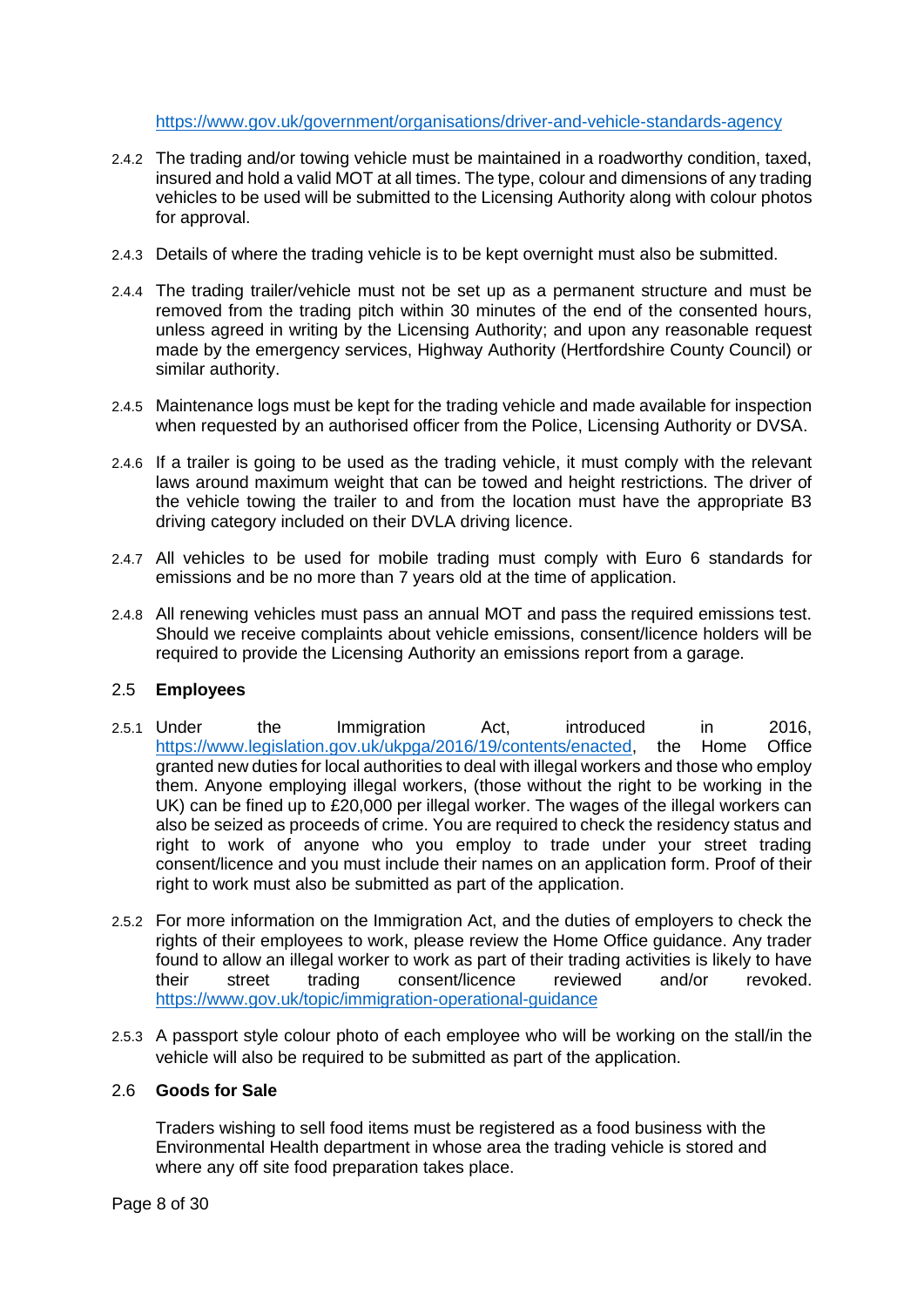<https://www.threerivers.gov.uk/egcl-page/food-hygiene-ratings>

# **2.7 Advertising**

- 2.7.1 There must be no available means of attracting attention for the purposes of trading or any stands or signs away from the consented pitch. Any trader wishing to display advertising, such as A-boards, will require the approval of both the Planning department as well as the highways authority. Any unauthorised advertising will be removed.
- 2.7.2 Advertising on the trading vehicle must be approved by the Licensing Authority.

## **2.8 Waste**

- 2.8.1 Where goods are sold that are for immediate use or consumption, the trader must provide at least one suitably sized waste container with signage requesting the customers to use it. The consent/licence holder is responsible for disposal of refuse and must not use Council, highway or other waste bins. The consent/licence holder has a duty of care to dispose of the commercial waste lawfully.
- 2.8.2 Advice can be sought from the Environment Agency at Environment Agency Website. Further information can also be found on the council's web site – [Three Rivers District](https://www.threerivers.gov.uk/egcl-page/trade-waste-and-recycling)  [Council Commercial Waste and Recycling](https://www.threerivers.gov.uk/egcl-page/trade-waste-and-recycling)
- 2.8.3 There must be no disposal of liquid waste down the drains or onto the pavement, road or grassland. This includes waste cooking oil as it leads to blockages, odour, vermin problems and can pollute watercourses. Such action could result in prosecution. Waste oils should also not be disposed of with the rest of the catering or kitchen waste. Section 111 of the Water Industry Act 1991 makes it illegal to permit any substance, which may interfere with the free flow of the sewerage system, to pass down any sewer or drain connecting to a public sewer. This is enforced by Thames Water. Further information about disposal of waste oils from catering premises can be found on the Food Standards Agency website [https://www.food.gov.uk/.](https://www.food.gov.uk/)
- 2.8.4 All waste water from the trading vans' sinks must be collected and disposed of correctly. Officers of the responsible authorities will take the steps that they consider appropriate if traders are found to be disposing of oils, waste water etc. in an unlawful or unacceptable manner. Consent/licence holders must also organise adequate sanitation provision for themselves and their employees.

# 2.9 **Opening/Trading hours**

- 2.9.1 Street trading is limited to the days of the week and between the hours stated on the consent/licence.
- 2.9.2 The consent/licence holder will be allowed 30 minute preparation time prior to the start of their trading hours in order to set up their trading vehicle, and there will be a 30 minute closing time to allow the trader to tidy and pack up. Consent/Licence holders are not permitted to trade during the preparation or closing times. If a pitch is shared between two Consent/Licence holders who will be operating on the same day, there will be an hour between the end time of the first consent/licence and the start time of the other Consent/Licence to allow for the respective closing and preparation time. If the location is shared (for example a lay-by), and not the exact pitch, then the preparation and closing times may overlap, requiring a 30 minute gap between trading times.
- 2.9.3 Ice cream vans will not be permitted to trade before 09:00hrs and after 20:00hrs.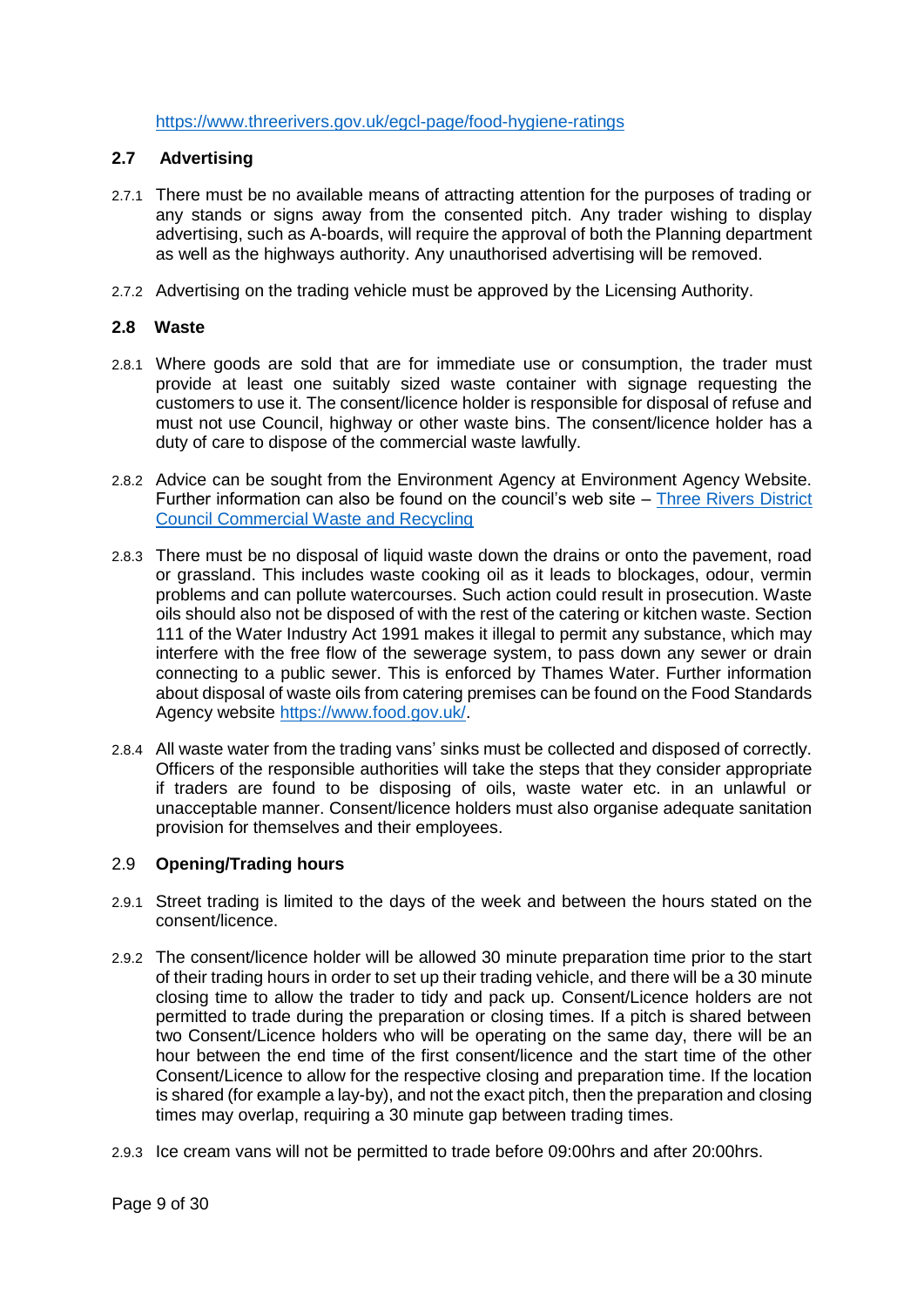# **2.10 Street trading and the Licensing Act 2003**

- 2.10.1 Street traders that either serve hot food or drink at any time between 23:00-hrs and 05:00-hrs the following day or sell alcohol will also require a licence under the Licensing Act 2003.
- 2.10.2 Details of the various licences issued under the Licensing Act 2003 can be found on the Licensing page of the Council's website [https://www.threerivers.gov.uk/egcl](https://www.threerivers.gov.uk/egcl-page/alcohol-and-entertainment-licensing)[page/alcohol-and-entertainment-licensing](https://www.threerivers.gov.uk/egcl-page/alcohol-and-entertainment-licensing)
- 2.10.3 A trader will not be allowed to trade if a licence is needed but not been issued.

## **2.11 Ice Cream Van Chimes guidance**

- 2.11.1 Code of Practice on Noise from Ice-Cream Van Chimes Etc. in England 2013 [https://assets.publishing.service.gov.uk/government/uploads/system/uploads/attachm](https://assets.publishing.service.gov.uk/government/uploads/system/uploads/attachment_data/file/245699/pb14030-ice-cream-vans.pdf) [ent\\_data/file/245699/pb14030-ice-cream-vans.pdf](https://assets.publishing.service.gov.uk/government/uploads/system/uploads/attachment_data/file/245699/pb14030-ice-cream-vans.pdf)
- 2.11.2 It is an offence under S62 of the Control of Pollution Act 1974 to sound your chimes before 12:00hrs (noon) or after 19:00hrs.
- 2.11.3 You must not sound chimes as loudly in areas of low background noise or narrow streets as elsewhere and:
	- for longer than 12 seconds at a time;
	- more often than once every 2 minutes;
	- more than once when the vehicle is stationary at a selling point;
	- except on approach to or at a selling point;
	- when in sight of another vehicle which is trading;
	- when within 50 metres of schools (during school hours), hospitals, and places of worship (on Sundays and other recognised day of worship);
	- more often than once every 2 hours in the same length of street;
	- louder than LAmax 80dB at 7.5 metres

#### **2.12 Trading Near to a School**

- 2.12.1 As part of the Every Child Matters: Change for Children Agenda, Central Government made a commitment in the national Children's Plan to publish a child health strategy jointly between the Department of Health and the Department for Children, Schools and Families. Published on 12 February 2009, the "Healthy lives, brighter futures: the strategy for children and young people's health" Strategy presents the Government's vision for children and young people's health and wellbeing.
- 2.12.2The Council recognises that a healthy start in life is vital for all children and young people to realise their full potential. In terms of child obesity there are benefits of not having certain traders such as ice cream vehicles and burger vans outside a school. This Policy seeks to support the Council's commitment to reducing obesity and improving dental health and accordingly the Council has attached a condition to all street trading consent/licence that states there is a 50 metre exclusion zone around the curtilage of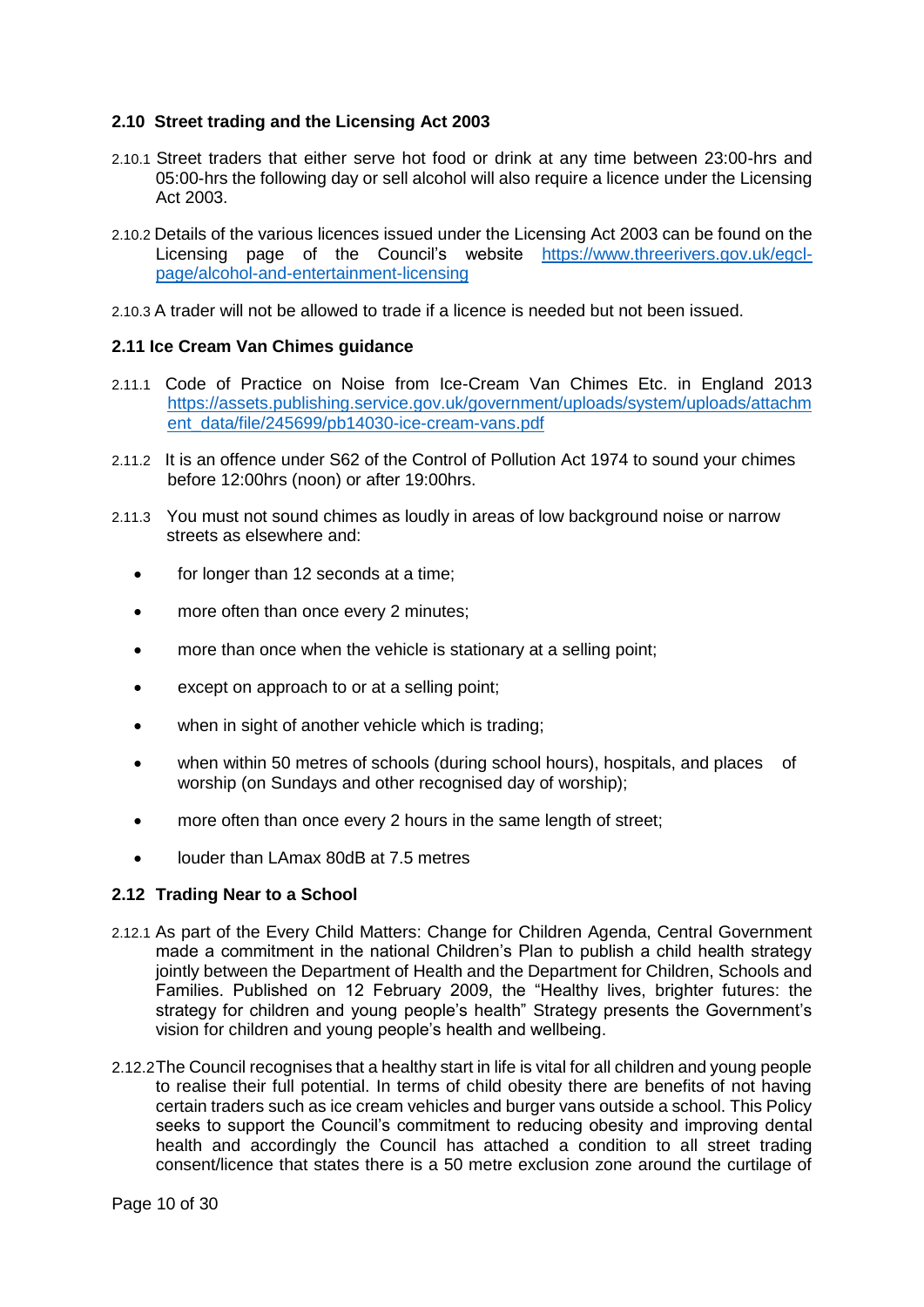the school, as measured from any school boundary or entrances onto a highway, in which street traders are not allowed to trade, subject to the following times; during term time and then between the hours of 12pm to 2.00pm and 15.00pm to 17.00pm on any school day. The restrictions apply to all street trading consents, regardless of whom the consent/licence holders are targeting and whether or not the application is new or for a renewal of an existing Consent/licence.

# <span id="page-10-0"></span>**3. Application and determination process for new applications**

## 3.1 **Types of consent/licence issued**

Two types of consents/licences are issued; static or mobile

## 3.2 **Duration of consents/licences**

- A standard consent/licence is granted for a period of 12 months.
- An occasional consent/licence may be granted for up to 7 days for activities such as street buskers selling merchandise, pop-up stalls etc.
- A seasonal consent/licence may be granted for a period of 6 months for seasonal traders e.g. ice-cream vendors.

#### **3.3 Submitting an application**

- 3.3.1 An application for a Street Trading consent/licence must be made to the Council, and the following will be required to be submitted:
	- a) A completed Street Trading consent/licence application form. <https://www.threerivers.gov.uk/egcl-page/street-trading-licence>
	- b) The payment of the full fee as appropriate for the periods of trading applied for (The fee will be returned if the application is refused or not processed).
	- c) Where the proposed street trading activity is from a fixed position, a plan showing the precise trading position and its proximity to other similar retail outlets within a 100 metre radius. The proposed position and orientation of the stall, van, barrow, cart etc. is to be shown on the plan. The plan shall also include any additional vehicles that will be parked on the site
	- d) Colour photographs showing the front, side and rear aspects of the stall, van, barrow, cart etc. that will be used for the street trading activity. (digital image can be emailed to [licensing.team@threerivers.gov.uk](mailto:licensing.team@threerivers.gov.uk)
	- e) One passport size photograph of applicant; as well as one of any employee working in stall/vehicle (not applicable to market events where organiser is consent/licence holder)
	- f) A basic disclosure certificate (dated within the last 3 months) for the applicant.
	- g) Two forms of ID for applicant (one photographic and at least one which must show evidence of home address)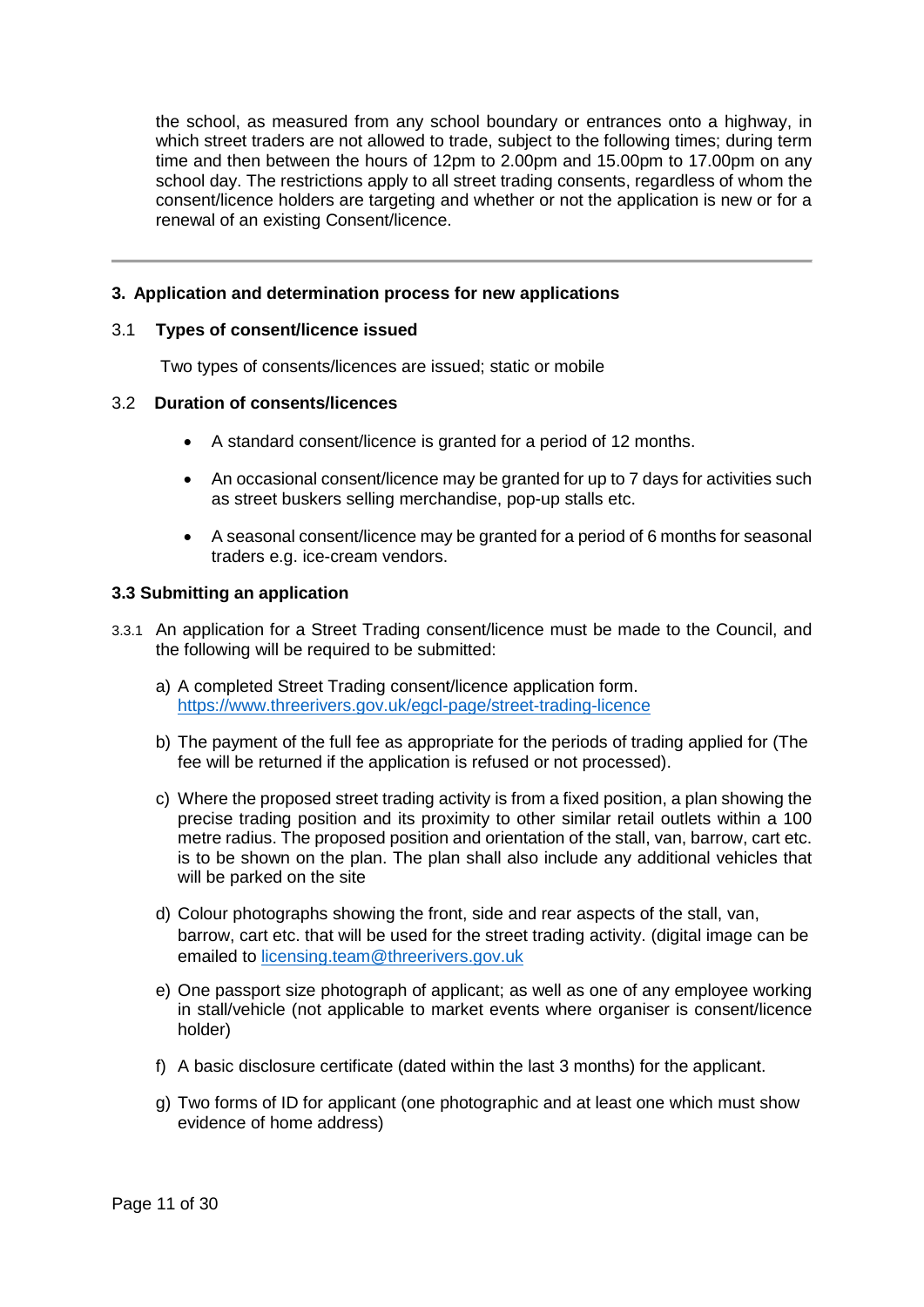- h) Evidence of right to reside and work in the UK for the applicant; as well as for any employee working in stall/vehicle (not applicable for market events where organiser is consent/licence holder)
- i) A copy of a current Public Liability certificate of insurance that covers the street trading activity for third party and public liability risks, to a minimum value of £5 million.
- j) Valid food safety/food hygiene certificate(s) (food business only)
- k) Evidence of registration of the food business with the appropriate Local Authority and food hygiene rating (food business only)
- l) V5, MOT certificate and vehicle insurance certificate if trading from vehicle.
- m)Copy of driving licence of applicant if trading from vehicle. A print out from the DVLA website dated within the previous 14 days is preferred. See [https://www.gov.uk/view](https://www.gov.uk/view-driving-licence)[driving-licence](https://www.gov.uk/view-driving-licence)
- n) Commercial waste removal contract, including oil if relevant.
- o) Consent to use the proposed site location (if required) i.e. from the land/property owner, Hertfordshire County Council or Three Rivers District Council.
- p) Any further consents/permissions required i.e. planning permission, authorisation under Licensing Act 2003 if applicable
- 3.3.2 Incomplete applications will not be validated or processed. The Licensing Authority will return any incomplete or invalid applications to the applicant if a period of 1 month has passed without the application being validated.
- 3.3.3 Once an application is validated applicants should allow a minimum of 28 days for the Council to carry out consultation and to process the application.

#### <span id="page-11-0"></span>**4 Consultations**

- 4.1 Before a Street Trading consent/licence is granted the Council will carry out a consultation process with various persons and groups on all applications. In particular the following organisations or persons will be consulted where appropriate:
	- a) Three Rivers District Council Environmental Health Department (including Environmental Control and Food and Safety Teams)
	- b) Three Rivers District Council Property and Estates Department
	- c) Three Rivers District Council Planning Department
	- d) Three Rivers District Council Transport and Parking Team
	- e) Hertfordshire County Council Highways
	- f) Hertfordshire Fire & Rescue Service
	- g) Hertfordshire Police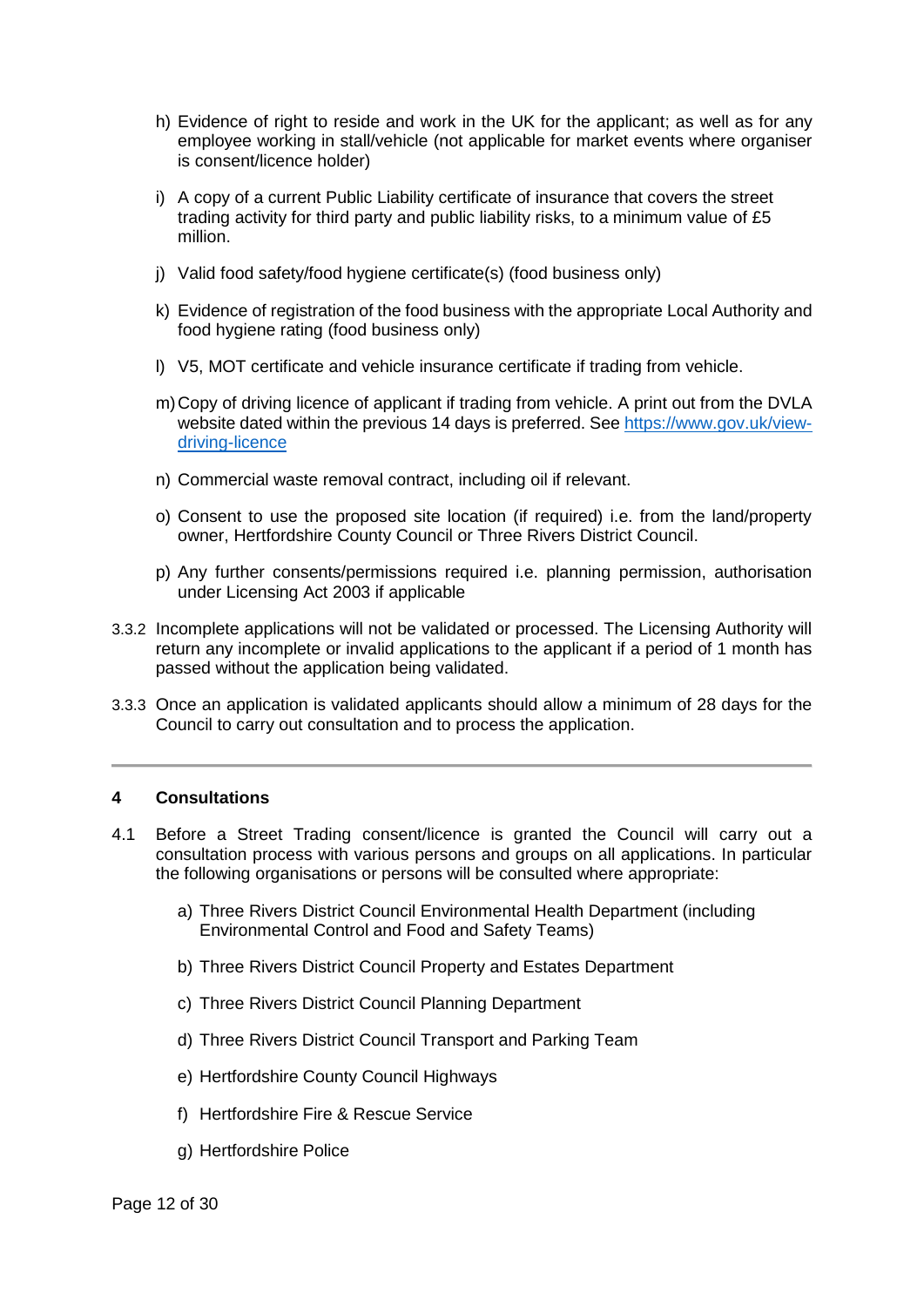- h) Trading Standards
- i) The appropriate Local Ward Councillor(s) and members of the Regulatory Services Committee
- j) The appropriate Parish or Town Council
- k) Any other person or body the Licensing Authority may consider appropriate depending on the type of application
- 4.2 In addition to the above, further consultations may be carried out with property owners and occupiers in the vicinity of the proposed site who may be affected by the application. This consultation may require the Licensing Authority to notify the relevant property owner/occupiers in writing, or by requiring the applicant to erect a notice at the proposed site for the consultation period. If the applicant is asked to carry out this further consultation and does not carry this out to the Council's satisfaction, the application may be refused.
- 4.3 Only written representations will be taken into consideration when determining an application. The Council will take into account any representations made by a person, business or body that is likely to be directly affected by the application. In addition, the representation must not be vexatious or frivolous and should concern itself only with matters likely to be affected by a successful application.
- 4.4 The consultation period for new and renewal applications will run for 28 days. This allows time for the responsible authorities to consider the application and respond to the consultation. Responses received after this period will only be considered at the discretion of the Licensing Authority.
- 4.5 Licensing officers will advise consultees of any relevant history and information in relation to the applicant, including any relevant information that may be received during the consultation period.

# <span id="page-12-0"></span>**5 Criteria used to determine the Application**

The Council will use the criteria listed in this Policy below in determining any applications for Street Trading consent/licences. Any representations received will be considered against the criteria. All criteria should normally be satisfied, with equal weight applied to each of the criteria listed. Each case will be assessed on its merits and individual circumstances, where appropriate, may be taken into consideration.

# 5.1 **Suitability of Applicant:**

- 5.1.1 When determining an application for the grant or renewal of a consent/licence, the Council will consider all relevant information relating to the suitability of the applicant and any employees including;
- 5.1.2 Whether they have been cautioned or convicted of any offences of:
	- a) Violence
	- b) Dishonesty
	- c) Drug related offences
	- d) Sexual offences
	- e) Public Order offences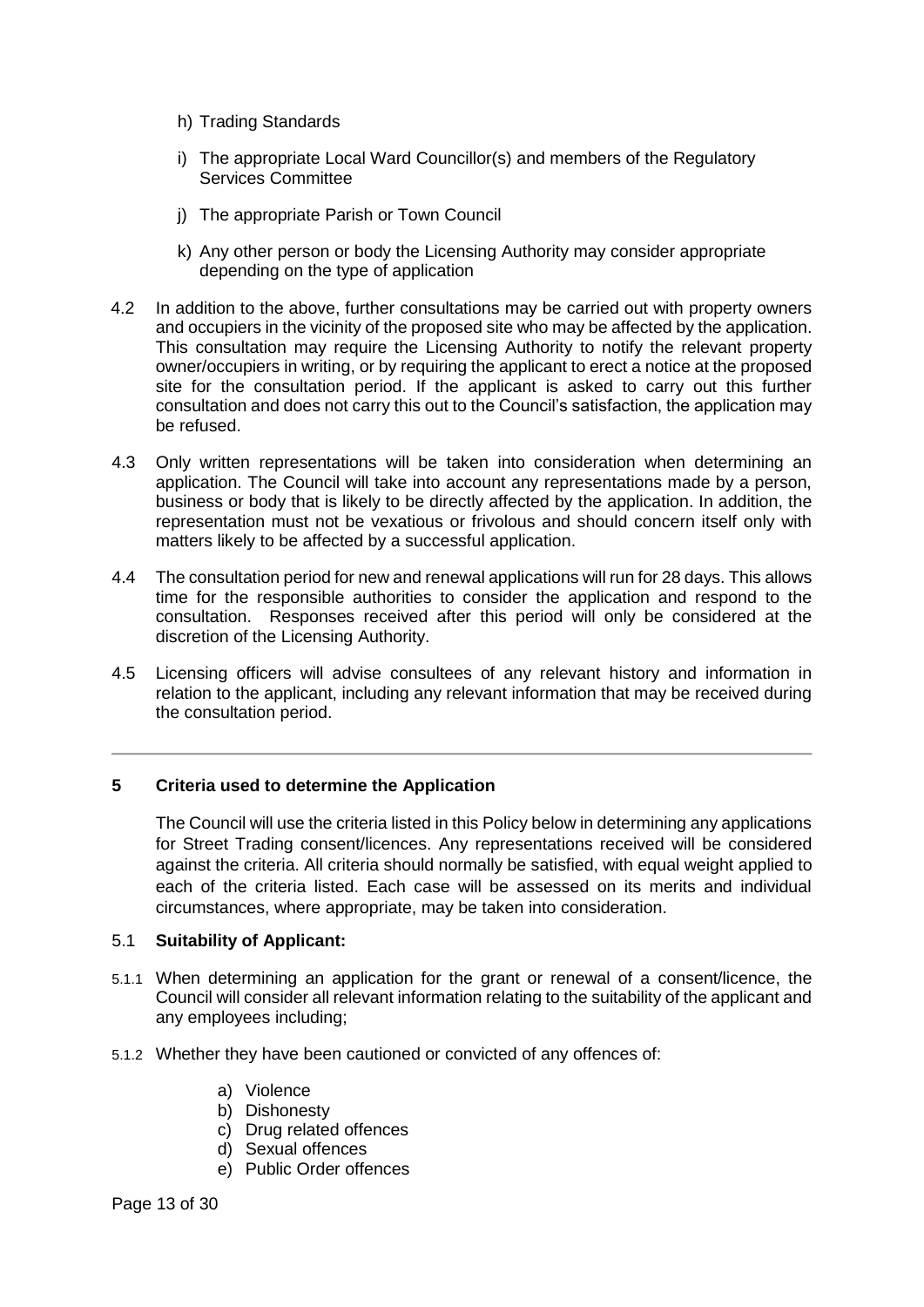- f) Food safety or health and safety offences
- g) Any offence resulting in a sentence of imprisonment

This will involve the applicant making a declaration to confirm their status relating to any 'unspent' cautions or convictions under the Rehabilitation of Offenders Act 1974.

- 5.1.3 An applicant's history of street trading including whether previous consents/licences have been used appropriately.
- 5.1.4 An applicant who has been found to have been trading in the District without a valid consent/licence at any time will be prohibited from applying for a consent/licence for a period of 12 months from the date that he was found to be trading without a consent/licence
- 5.1.5 The Council will reserve the right to request a basic disclosure check at any time where it considers there is a risk to children and/or vulnerable people.

## 5.2 **Nature of goods:**

- 5.2.1 The type of goods proposed to be sold will be taken into consideration.
- 5.2.2 The consent/licence holder must not permit the sale of offensive weapons including imitation firearms, firearms, airguns, swords and crossbows

## 5.3 **Public Safety:**

The location of the proposed street trading activity should not present a substantial risk to the public in terms of road safety, obstruction and fire hazard. The term "public" refers to both the applicant's customers and other members of the public using the street. In particular, reference will be made to the guidelines set out in section 2.3 on site assessment criteria.

#### 5.4 **Public Order:**

The street trading activity should not present a risk to good public order in the locality in which it is situated.

### 5.5 **Avoidance of Nuisance:**

The street trading activity should not present a substantial risk of nuisance from noise, rubbish, potential for the harbourage of vermin, smells or fumes to households and businesses in the vicinity of the proposed street trading site.

#### 5.6 **Character of the Area:**

In determining the area for the proposed activity, the following will be taken into consideration:

- a) The presence of similar outlets already existing in the immediate locality of the proposed street trading site.
- b) The general needs of a locality, should no comparable outlets exist. Applicants may be asked to demonstrate to the Council the need for the proposed street trading activity.
- c) The quality of the goods sold by the applicant.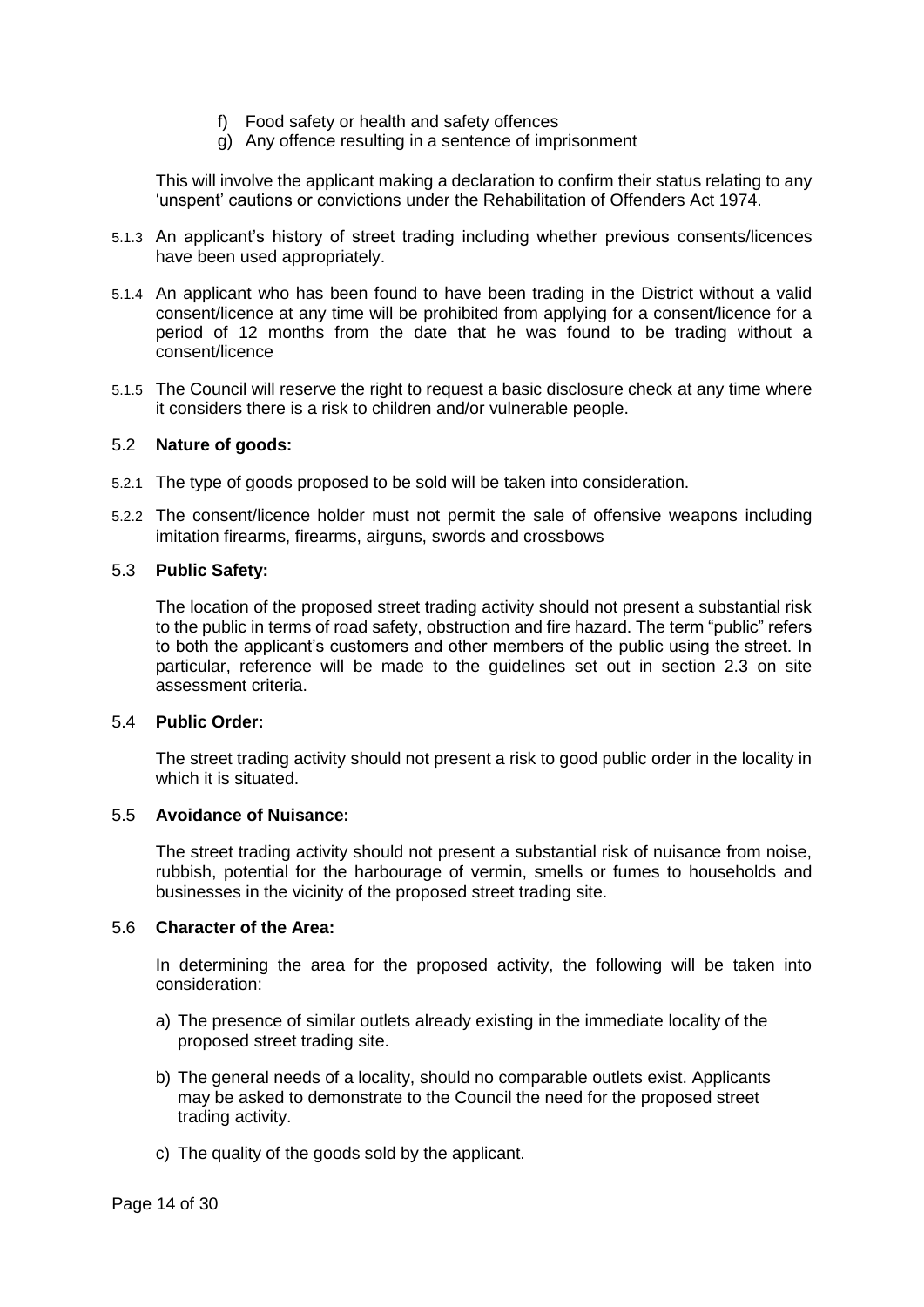d) The appearance of the applicant's stall, van, barrow, cart etc.

## 5.7 **Compliance with legal requirements:**

The proposed street trading activity should be carried out from a trading unit that complies with all relevant legislation, such as food hygiene and health and safety.

## 5.8 **Consultees' Observations**:

In relation to the points above, consideration will be given to written observations from any consultees. Any representations made to the proposed street trading activity will be considered in terms of relevance to the application that has been made.

# <span id="page-14-0"></span>**6 Issue of Consents & Licences**

- 6.1 If there are no objections to the application, the consent/licence will be granted under delegated authority by the Licensing officers, and will be active from the date issued. No trading may take place until a consent/licence has been issued.
- 6.2 The consent/licence granted is specific to the person to whom it is issued and is nontransferable and there can be no sub-letting.
- 6.3 In all cases when a consent/licence has expired, and an application has not been submitted to the Council for renewal, a new application will have to be made. In such cases the application will be required to go through the full consideration process outlined in these guidelines.
- 6.4 If the Licensing Authority receive valid and relevant objections from any of the consultees, the application may be refused. Valid objections can relate to any matters pertaining to the list in at Section 3(6)(a) to (g) of the Act.
- 6.5 Section 3(6)(2)(i) & (ii) of the Act states that where the Council propose to refuse an application they shall first serve a notice on the applicant/licence holder as follows:
	- i) specifying the ground(s) on which their decision would be based; and
	- ii) stating that within 7 days of receiving the notice he may in writing require them to give him an opportunity to make representations to them concerning it.
- 6.6 In exceptional circumstances whereby objections are received or whereby the additional information from the applicant has been received which should be considered further, the application will be referred to a sub-committee of the Regulatory Services - Committee.

# <span id="page-14-1"></span>**7 Appeal Process**

#### 7.1 **Determination by Regulatory Services Committee**

7.1.1 Decisions of the Regulatory Services Committee and rights of appeal in relation to Street Trading Consents & Licences will be in accordance with the provisions set out in Schedule 4 of the Local Government (Miscellaneous Provisions) Act 1982. Where an application is to be referred to a Regulatory Services Committee, an applicant (and if relevant any persons making written objections) will be informed of the decision to refer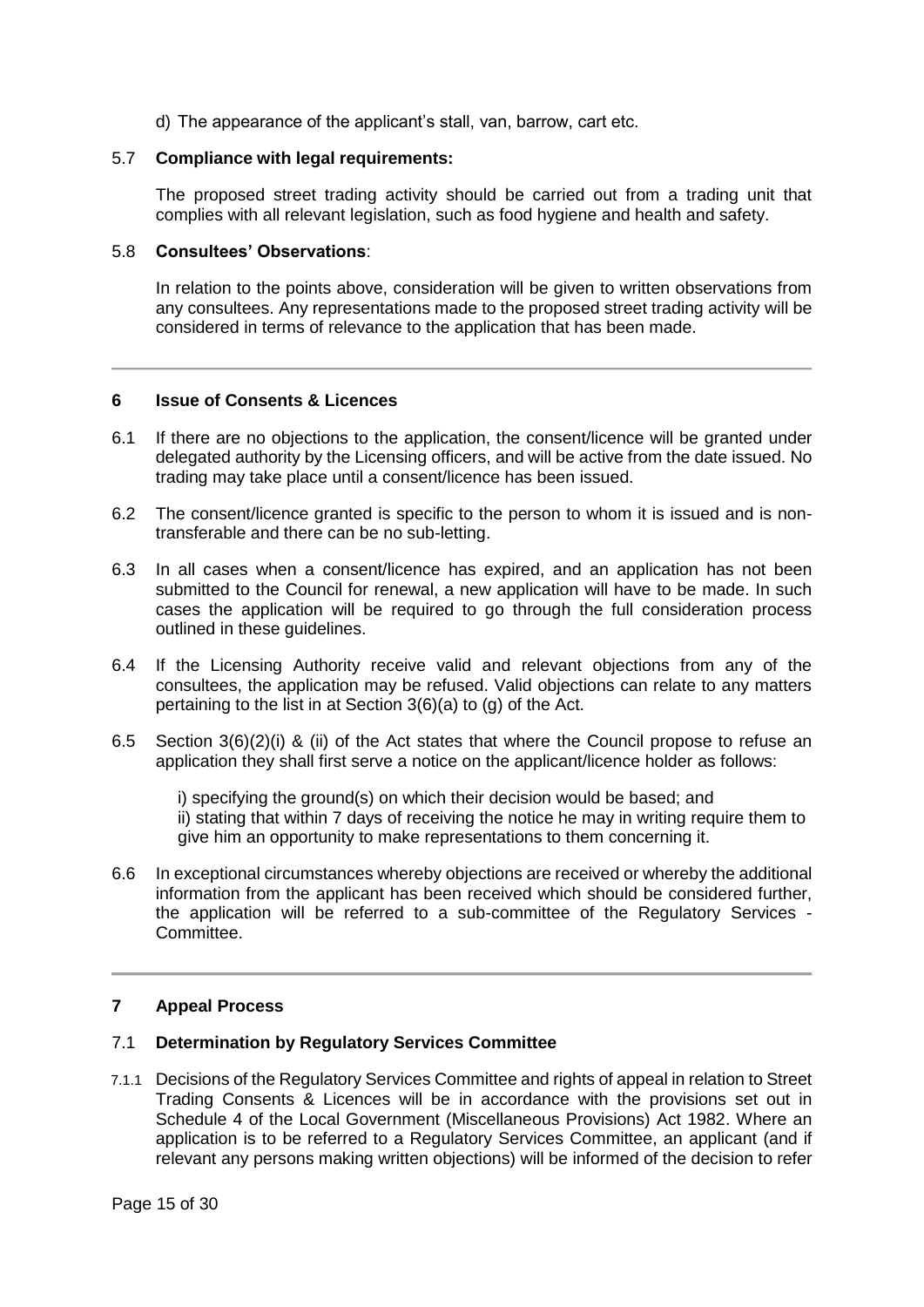an application to the Regulatory Services Committee and notified of the date of the hearing of the application.

- 7.1.2 The applicant can be represented by a solicitor, or supported by a friend or colleague. The Regulatory Services Committee will call a Sub-committee comprising 3 members, none of whom may be ward councillors to the area under the application, and will follow a set procedure that will be notified to the applicant in advance of the meeting, along with an officer report that will be presented at the meeting.
- 7.1.3 In determining the application, the Regulatory Services Sub-Committee will consider presentations from the applicant, any person or organisation making an objection and the Council's Licensing Officer. Applicants and persons making objections to an application should notify the Council's Democratic Services Section at least five working days in advance of the meeting of any witnesses they intend to call and details of any evidence (written, photographic or other material or media) they intend to present at the hearing.
- 7.1.4 Where objections have been raised to the granting of a Street Trading Consent or Licence the Regulatory Services Sub-Committee will consider the objections or representations made. Only persons who have raised objections to the application will be allowed the opportunity to address the Regulatory Services Sub-Committee and ask questions relating to the application.
- 7.1.5 The Regulatory Services Sub-Committee will consider all the evidence presented to it during the hearing and members may ask questions of the applicant, officers and persons making an objection (if any). After hearing the evidence presented to it, the Regulatory Services Sub-Committee will retire and come to a decision on the application. When a decision has been reached the Sub-Committee will inform the applicant of their decision. The decision of the Regulatory Services Sub-Committee will be confirmed in writing to the applicant within 5 working days of the meeting at which the application was considered.
- 7.1.6 The Regulatory Services Sub-Committee will endeavour to ensure that, when considering an application that all persons get a fair hearing through:
	- a) Considering each case on its merits.
	- b) Using this Policy to assess applications as appropriate.
	- c) Dealing with the application in a balanced and impartial manner.
	- d) Ensuring that the rules of natural justice are applied at the hearing.
	- e) Give equal time to those to make their representations and ask questions at the hearing.

# 7.2 **Further Rights of Appeal**

7.2.1 There is no right of appeal to the Magistrates' Court against decisions of the Council in relation to street trading consents under the Act. A person aggrieved by a decision of the Licensing Authority or the Regulatory Services Sub-Committee may make an application to the High Court for Judicial Review of the decision. There are strict time limits for making such applications. For further information about the potential grounds for Judicial Review and the procedure for making an application, applicants should seek legal advice from a solicitor as soon as they receive notice of the decision of the Regulatory Services Committee.

Page 16 of 30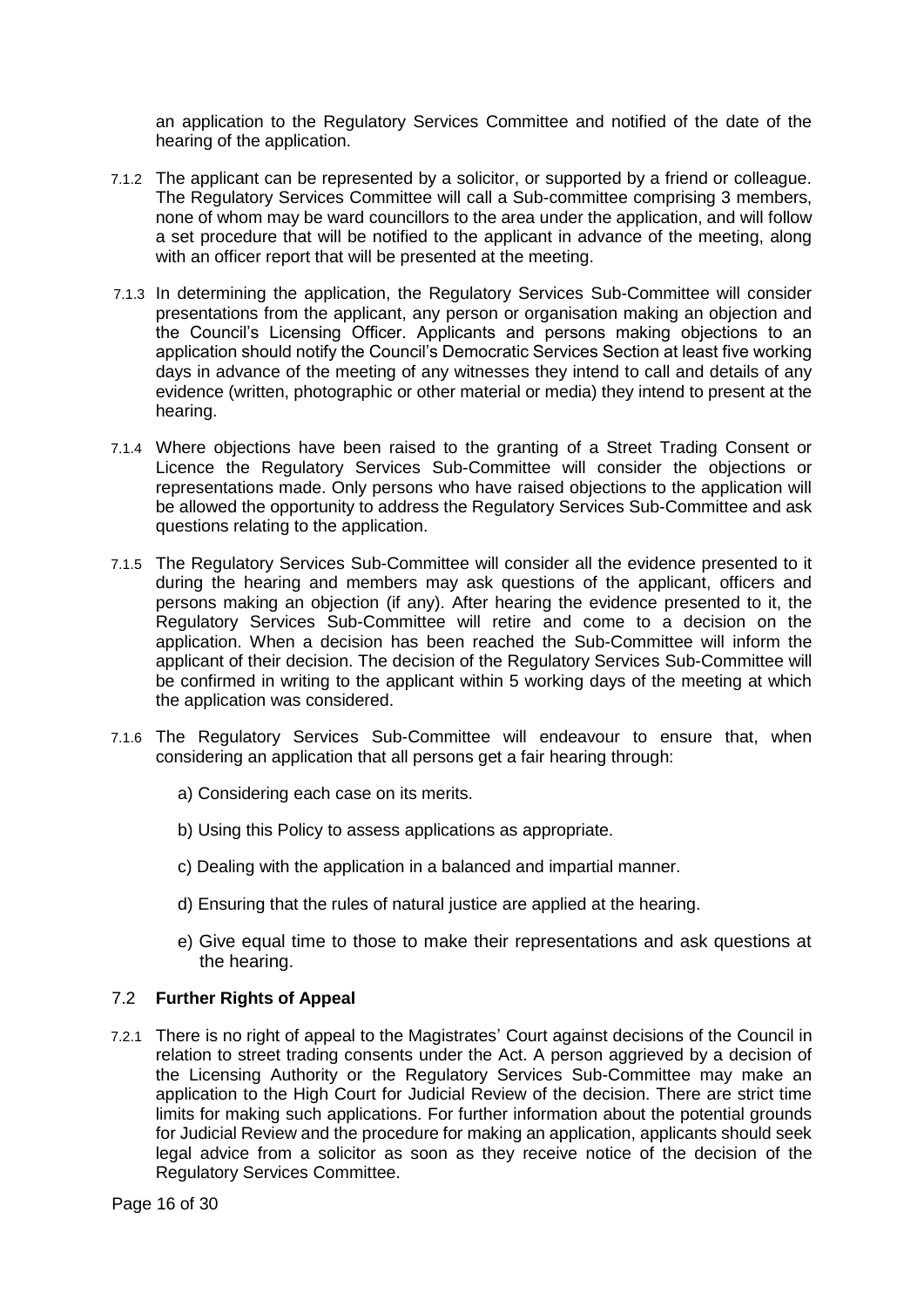- 7.2.2 If an application is refused either at grant or renewal of a Street trading Licence, any person aggrieved may appeal to the Magistrates' Court against the decision so long as the reason for the decision falls within one of the categories designated under paragraph 3(6)(d)–(g) of the Act. There is no right of appeal where refusal is based on grounds in 3(6)(a)–(c) of the Act. A right of appeal must be exercised within 21 days of the date when the decision to refuse a licence was notified to the applicant or licence holder.
- 7.2.3 If a street trading Licence is revoked, any person aggrieved may appeal to the Magistrates' Court against the decision so long as the reason for the decision falls within one of the categories designated under paragraph  $3(6)(d) - (g)$  of the Act. There is no right of appeal where refusal is based on grounds in  $3(6)(a) - (c)$  of the Act. A right of appeal must be exercised within 21 days of the date when the decision to refuse a licence was notified to the applicant or licence holder.

## <span id="page-16-0"></span>**8 Display of Consent/Licence and Badges**

- 8.1 Individual static traders shall at all times, whilst trading, prominently display the consent/licence issued by the Council.
- 8.2 Mobile traders will be issued with an ID badge which must be worn by the consent/licence holder whilst trading. A consent/licence summary will also be issued for the authorised vehicle, which must be displayed in a prominent location visible to customers all times whilst trading.
- 8.3 Traders at events shall at all times prominently display on their stall the consent/licence provided to them by the organiser of the event.

#### <span id="page-16-1"></span>**9 Consent/Licence renewal process**

- 9.1 Applications for renewal will only be considered for standard consents/licences issued for 12 months. Whilst the application form and required supporting documents remain the same, the consultation process may be waived (see 9.4)
- 9.2 The application form must be downloaded from the Council's website <https://www.threerivers.gov.uk/egcl-page/street-trading-licence> and, once completed, emailed to the Licensing team [licensing.team@threerivers.gov.uk](mailto:licensing.team@threerivers.gov.uk) along with ALL required supporting documents as listed on the application and as follows:
	- a) Where the proposed street trading activity is from a fixed position, a plan showing the precise trading position and its proximity to other similar retail outlets within a 100 metre radius. The proposed position and orientation of the stall, van, barrow, cart etc. is to be shown on the plan. The plan shall also include any additional vehicles that will be parked on the site
	- b) Colour photographs showing the front, side and rear aspects of the stall, van, barrow, cart etc. that will be used for the street trading activity. (digital images can be emailed to [licensing.team@threerivers.gov.uk](mailto:licensing.team@threerivers.gov.uk)
	- c) One passport size photograph of the applicant; as well as one of any employee working in stall/vehicle (static trader/mobile trader, not including market events where organiser is consent/licence holder)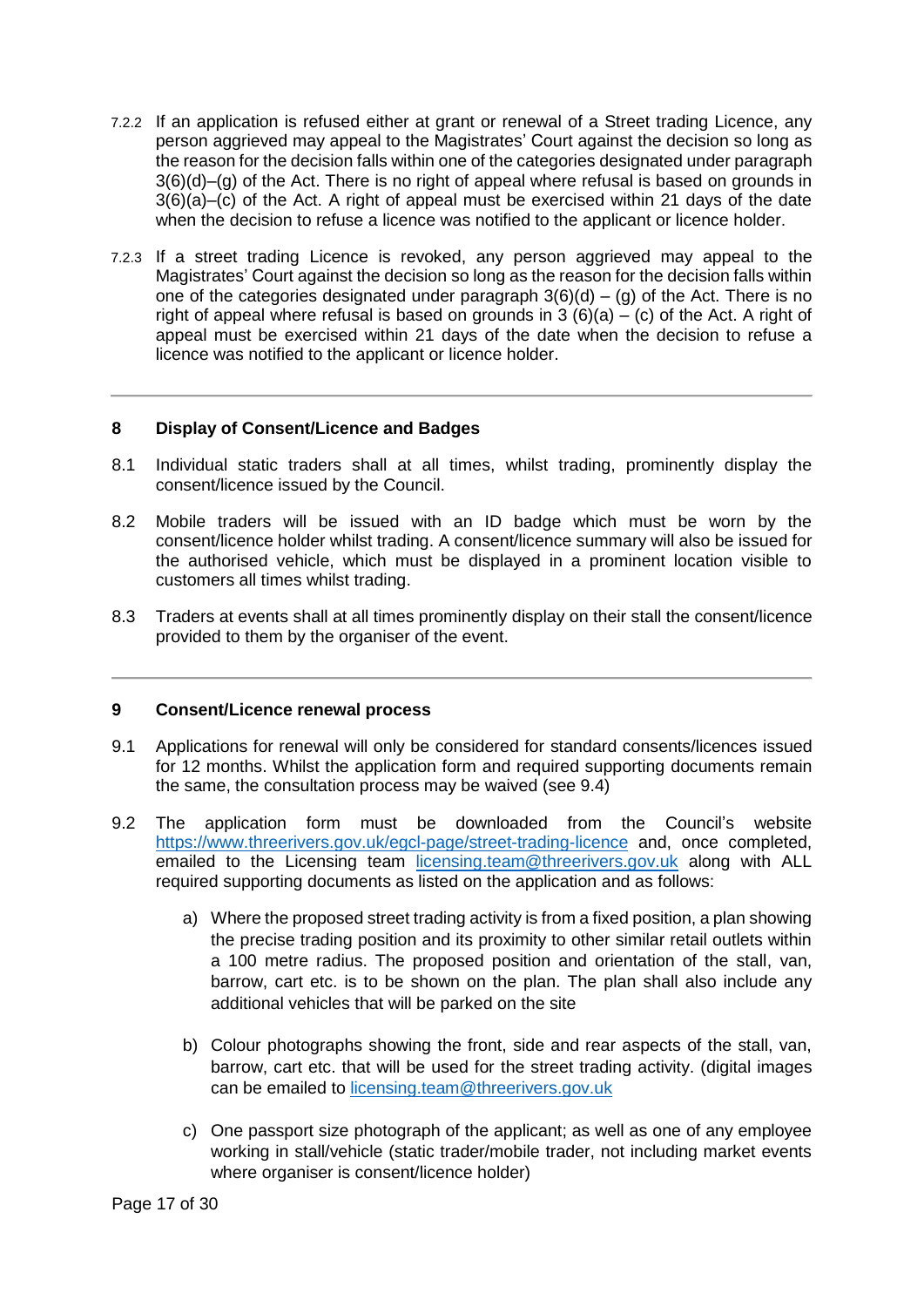- d) A basic disclosure certificate (dated within the last 3 months) for the applicant.
- e) Two forms of ID (one photographic and a least one showing evidence of home address)
- f) Evidence of right to reside and work in the UK for the applicant; as well as for of any employee working in stall/vehicle (static trader/mobile trader, not including market events where organiser is consent/licence holder)
- g) A copy of a current Public Liability certificate of insurance that covers the street trading activity for third party and public liability risks, to a minimum value of £5 million.
- h) Valid food safety/food hygiene certificate(s) (food business only)
- i) Evidence of registration of the food business with the appropriate Local Authority and food hygiene rating (food business only)
- j) V5, MOT certificate and vehicle insurance certificate if trading from vehicle.
- k) Copy of driving licence of applicant if trading from vehicle. A print out from the DVLA website dated within the previous 14 days is preferred. See <https://www.gov.uk/view-driving-licence>
- l) Commercial waste removal contract, including oil if relevant.
- m) Consent to use the proposed site location (if required) i.e. from the land/property owner, Hertfordshire County Council or Three Rivers District Council.
- n) Any further consents/permissions required i.e. planning permission, authorisation under Licensing Act 2003 if applicable

The fee of £228 from April 2022 must be paid on submission of the application, by calling customer services on 01923 776611.

- 9.3 Applications for renewal of a consent/licence will normally be granted, provided that no substantiated complaints have been received regarding;
	- the manner in which the consent/licence holder has conducted their business; or
	- the consent holder's conduct; and
	- where no relevant objections have previously been received
- 9.4 All renewal applications must be submitted a minimum of 4 weeks prior to the expiry of the current licence to allow for the processing of the application. Generally no further consultation will be necessary when dealing with a renewal application, however, the Council reserves the right to consult where there are, or have been, concerns raised in the previous consent/licence period.
- 9.5 The responsibility for ensuring renewal of consent/licence rests solely with the consent/licence holder, the Council will not send out reminders.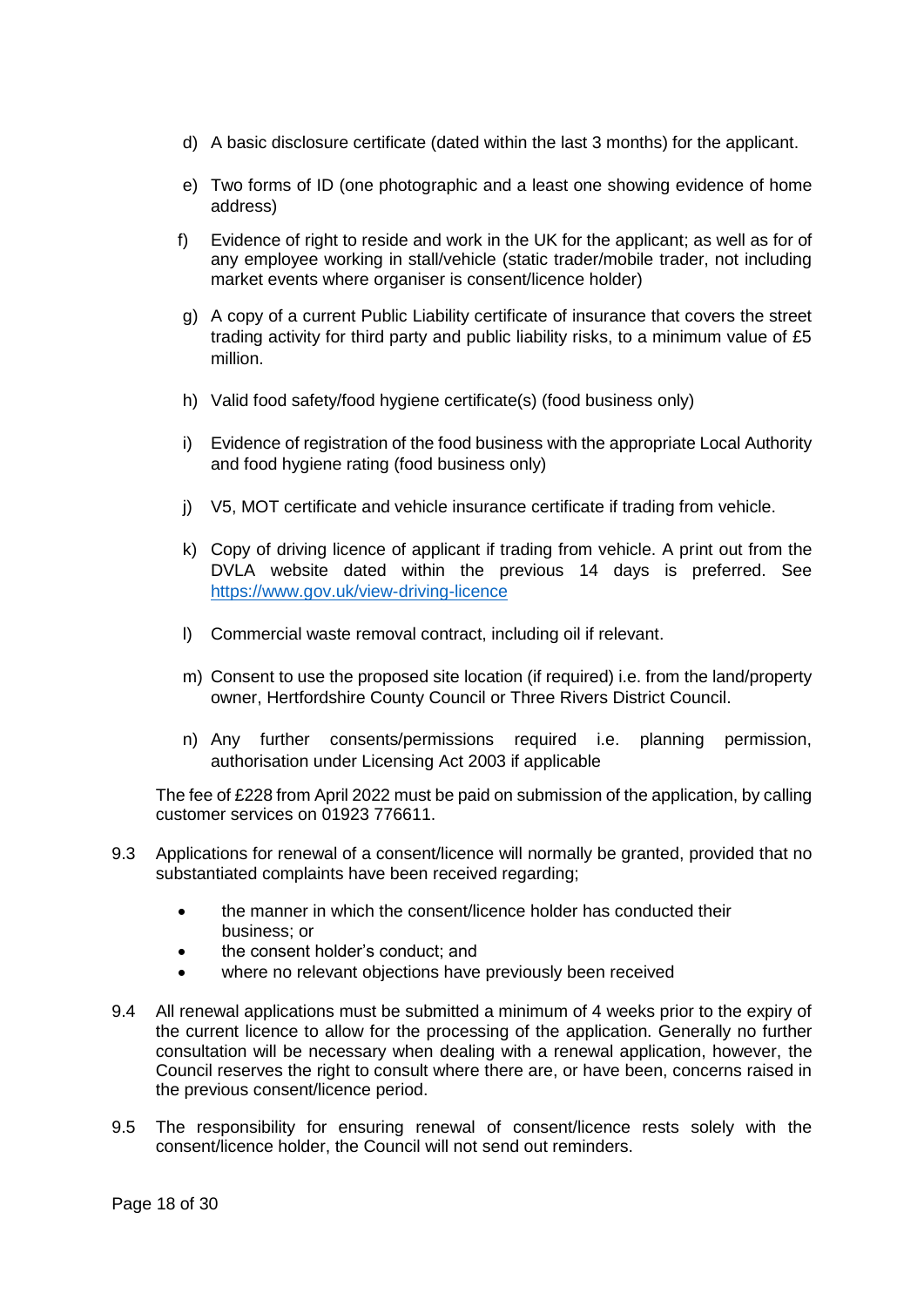9.6 If a renewal application and fee are not submitted before the expiry date of the current consent/licence, then the consent/licence will lapse. A renewal application will not be accepted after the expiry of any existing consent/licence. The effect of this will be that a trader will not be permitted to trade until a new application and fee has been submitted and a new consent/licence is granted.

# <span id="page-18-0"></span>**10 Street trading during events**

#### 10.1 **Overview**

- 10.1.1 This Policy recognises that street trading may take place at various events throughout the district and aims to promote and support the organisers of events and encourage traders to attend. The Policy recognises that events take place for different reasons, from small scale events for charitable or community purposes to larger scale commercial ventures.
- 10.1.2 Community and charity events are important in terms of promoting local causes and participation in local matters. The Council should assist organisers of these types of events in order to encourage community engagement. It should also be recognised that commercial events have an importance to the district in terms of promoting tourism and economic growth and that the Council should also assist organisers of commercial events.
- 10.1.3 It should be recognised that the Council does also have a regulatory role to protect the public and existing businesses at any event.
- 10.1.4 The decision as to whether an event falls within the non-commercial event or commercial event category rests with the Licensing Authority, with the Lead Licensing Officer's decision being final. Event organisers are recommended to contact the Licensing Authority at the earliest opportunity in order to discuss what licences may be required for their event.

#### 10.2 **Non-commercial events - community and charity events:**

- 10.2.1 Whilst the activity may be legally regarded as street trading, trading at charity or noncommercial community events (where the profits from individual stalls/units are donated to either a community-based organisation, an educational organisation or to a charity) will be exempt from the Council's Street Trading requirements, subject to the following conditions;
	- a) All traders must be invited to trade at the event by the organisers, and;
	- b) The profits from individual stalls/units are donated to a registered charity, community-based or educational organisation. This must be evidenced on request by the licensing team.
- 10.2.2 Such community and charitable events will normally be organised by a Town or Parish Council, Three Rivers District Council or by a recognised group or charity with aims of engaging with and providing support to the local community.
- 10.2.3 Any traders (such as traders selling food or refreshments) attending such events for solely commercial gain may still be subject to the Street Trading policy.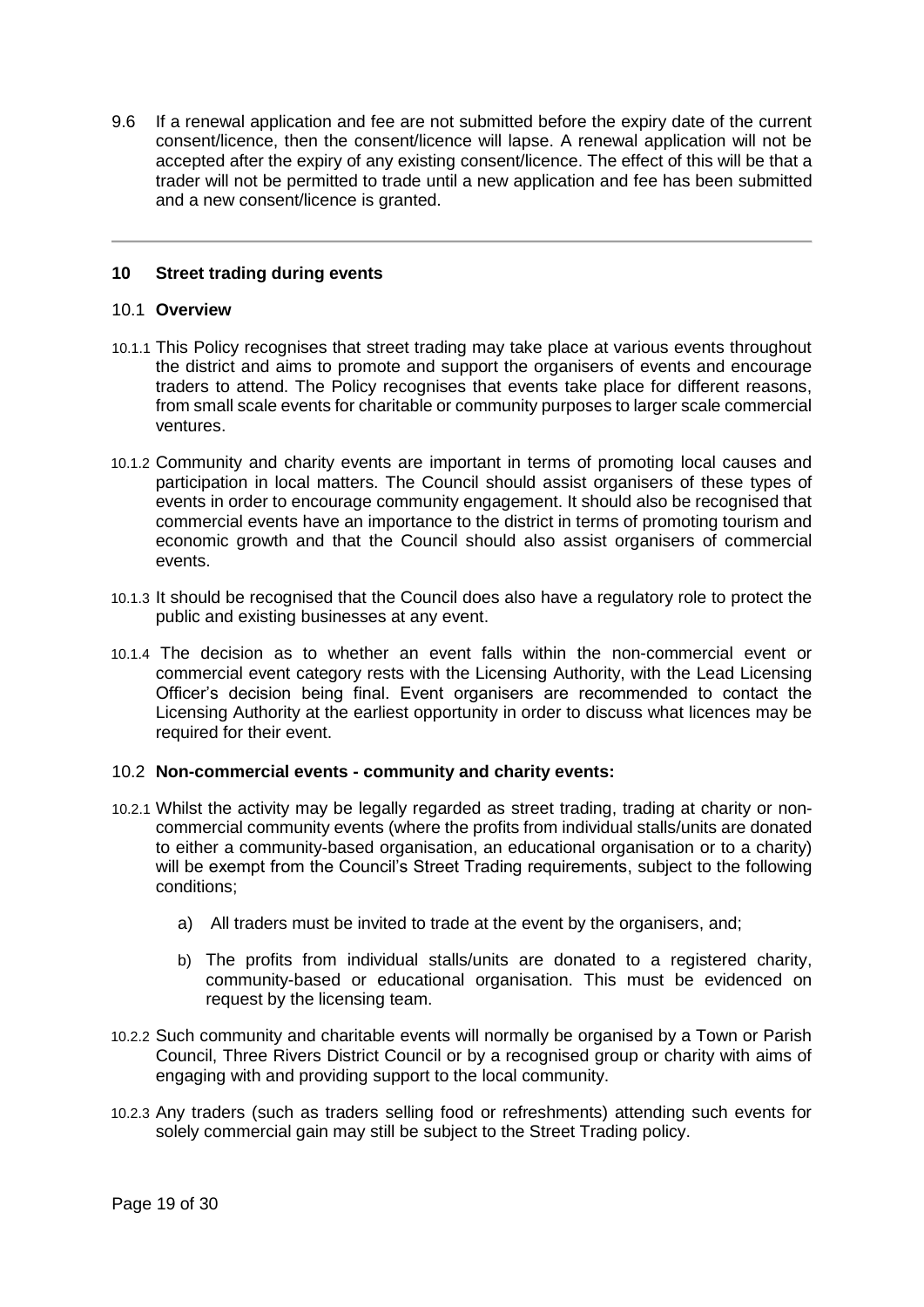## **10.3 Commercial events - special events and non-established markets**

- 10.3.1 Special/commercial events such as Christmas markets or continental street markets, and all other non-established markets (as defined on page 4 of this policy) require a street trading consent/licence. By written agreement from the organiser, the Council may issue one blanket street trading consent/licence to the person organising the event. This aims to promote events and encourage traders to attend. However in the absence of such an agreement, each individual trader will be required to apply.
- 10.3.2 If the organiser is to apply, the application must be accompanied by a list giving full details of each trader attending the event. This list must include;
	- the name of the trader and trading business
	- type of goods for sale
	- confirmation that the organiser has ascertained that each trader has the appropriate food business registration if selling food or licence if selling alcohol/providing late night refreshment
- 10.3.3 Once issued, a copy of the consent/licence must be provided to each trader by the event organiser and must be displayed by each individual stall holder during the event.
- 10.3.4 A special event or non-established market must have a minimum of ten stalls and have potential to deliver significant economic benefit to the district.

The event organiser:

- must be able to demonstrate how the event will deliver economic benefits to the district.
- must have public liability insurance of at least £5 million per claim to cover the event.
- must submit their completed event management plan to us at least one month before the event. This includes:
	- i. risk assessment
	- ii. insurance details
	- iii. traffic management
	- iv. stewarding provisions
	- v. emergency procedures
	- vi. fire safety
	- vii. additional street cleansing
	- viii. plan and stall layout, etc.
- must agree that they will promote the event and outline/agree the marketing they will deliver up front.
- must provide a copy of the previous years' accounts (where applicable).
- must attend safety advisory group meetings (these are established for larger events, where applicable) and take responsibility for agreed actions where necessary.
- 10.3.5 As there will be an identified organiser of the market, who will be considered responsible for its delivery, management and supervision of stall holders, the Council will not require a basic disclosure certificate from each individual street trader. When this occurs it will be expected that the organiser has regard to the requirements of this policy, in particular Annex III Guidelines on the Suitability of Applicants, and ensure that each trader is suitable based on these requirements.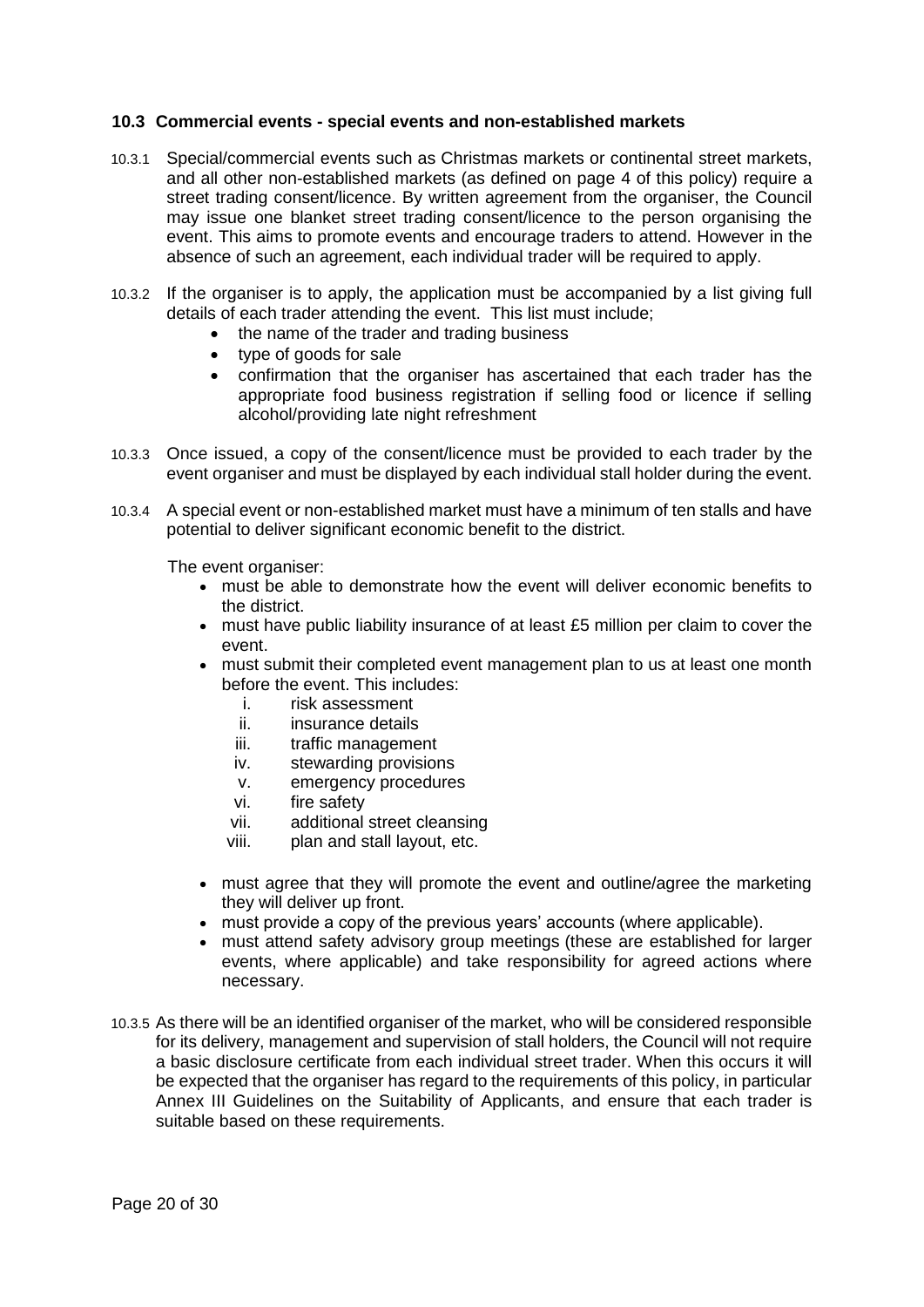10.3.6 Each application in this category will be considered according to its merits and may be referred to the Regulatory Services Sub-Committee for determination if objection(s) are received from any consultee, or whereby officers give notice of refusal and receive further representations.

# <span id="page-20-0"></span>**11. Fees**

- 11.1 Fees will be set and reviewed as part of the Regulatory Services work programme on a full cost recovery basis. The level of fees applicable takes into account the location, the duration of the Consent/Licence, trading hours and the articles to be sold. Details of the current fees can be found on the Council's website or on application to the Licensing Authority.
- 11.2 Applications should be accompanied by the full relevant fee upon submission of the application. Fees should be paid to the Council's Customer Service team by calling 01923 776611. If the application is not successful, the application fee will be retained to cover the administration cost incurred in processing the application.
- 11.3 If a valid application is submitted and the applicant cancels the application prior to a determination a partial refund will be granted on request minus an administration fee. There will be no refund if the application is refused.

## <span id="page-20-1"></span>**12 Surrender of Consent/Licence**

The consent/licence holder will be required to return all street trading documentation with a written explanation as to why they have ceased trading. No refund will be paid for a surrendered consent/licence.

#### <span id="page-20-2"></span>**13 Conditions**

- 13.1 Consents/licences will be subject to standard conditions in order to promote public safety and avoid obstructions, nuisance and annoyance. Other additional conditions may be attached to a consent/licence and will be relevant to the category of consent/licence issued and the nature of the local environment. The Council's standard consent/licence conditions can be seen in **Appendix I**.
- 13.2 The Council may at any time vary the conditions of a street trading consent/licence. Should conditions change during the consent/licence time the amended conditions would come into force once the consent/licence is renewed.
- 13.3 The conditions must be complied with at all times and failure to do so could lead to the consent or licence being revoked, or not renewed.

#### <span id="page-20-3"></span>**14 Enforcement**

14.1 The Council aims to work closely with other enforcement authorities to enforce the provisions of all appropriate legislation. Obtaining a licence does not confer the holder immunity in regard to other legislation that may apply, e.g. Public Liability, Health &

Page 21 of 30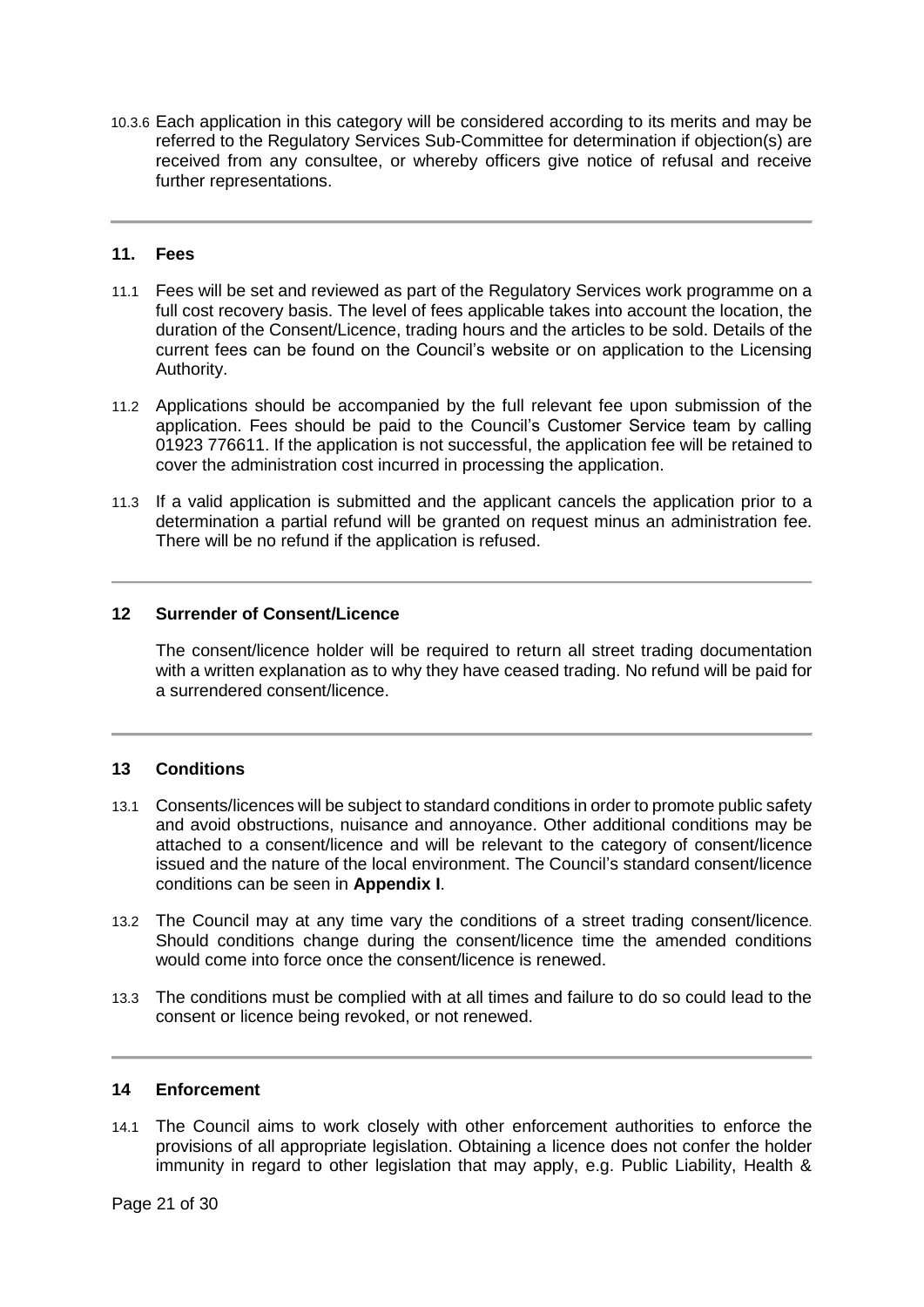Safety at Work, Food Hygiene and Safety, Alcohol and Entertainment Licensing, Planning controls, and applicants must ensure all such permissions, etc. are in place prior to trading.

- 14.2 Schedule 4 of the Local Government (Miscellaneous Provisions) Act 1982 sets out the offences for non-compliance with the provisions as set out in this Policy. Offences for which a person may be convicted and fined include for example:
	- engaging in street trading in a consent/licence street without being authorised to do so; or
	- contravening any condition of their consent/licence; or
	- making a false statement which he knows to be false, in connection with an application for a consent/licence
- 14.3 Without prejudice to the Council's powers to prosecute for any offences under the Act, the Council may take the following enforcement steps where appropriate dependant on the severity of the breach or offence:
	- Verbal / written warning to trader
	- Issue of Fixed Penalty Notice
	- Refuse to renew a consent/licence
	- Revocation of consent/licence
	- **Prosecution**
- 14.4 In determining what course of action is necessary the following matters will be considered: Seriousness of the breach or offence
	- Previous trading history
	- Level of past compliance
	- Traders response to previous warnings
- 14.5 An Authorised Officer may visit the consent/licence holder and inspect the vehicle/stall or other vehicle or premises that the applicant trades from to ensure compliance with the conditions and criteria set down within this Policy. Periodic inspections may occur during the consent/licence period to ensure full compliance.
- 14.6 Where, during the course of the consent/licence, there are any charges, police investigations, and/or convictions against the consent/licence holder or nominated assistant, the consent/licence may be revoked with immediate effect. A consent or licence may also be revoked for any other reasonable cause. A consent/licence may also be revoked for any of the grounds listed at paragraph 5(1) of Schedule 4 of the Act. The Council shall not be liable in any circumstances whatsoever to pay any compensation to a consent/licence holder in respect of any revocation.
- 14.7 In the event that a further application for a street trading consent/licence is made following revocation of a previous consent/licence the matter will be passed to the Regulatory Services Sub-Committee for a determination.
- 14.8 Failure of the trader to advise the Council within 7 days in writing of any charges, police investigations and/or convictions or cautions which arise during the term of the licence may result in refusal to grant any future applications.
- 14.9 Where a complaint is received from either the public or another authority, such as the police or local authority, the complaint will be investigated and the Council may revoke the consent/licence.

Page 22 of 30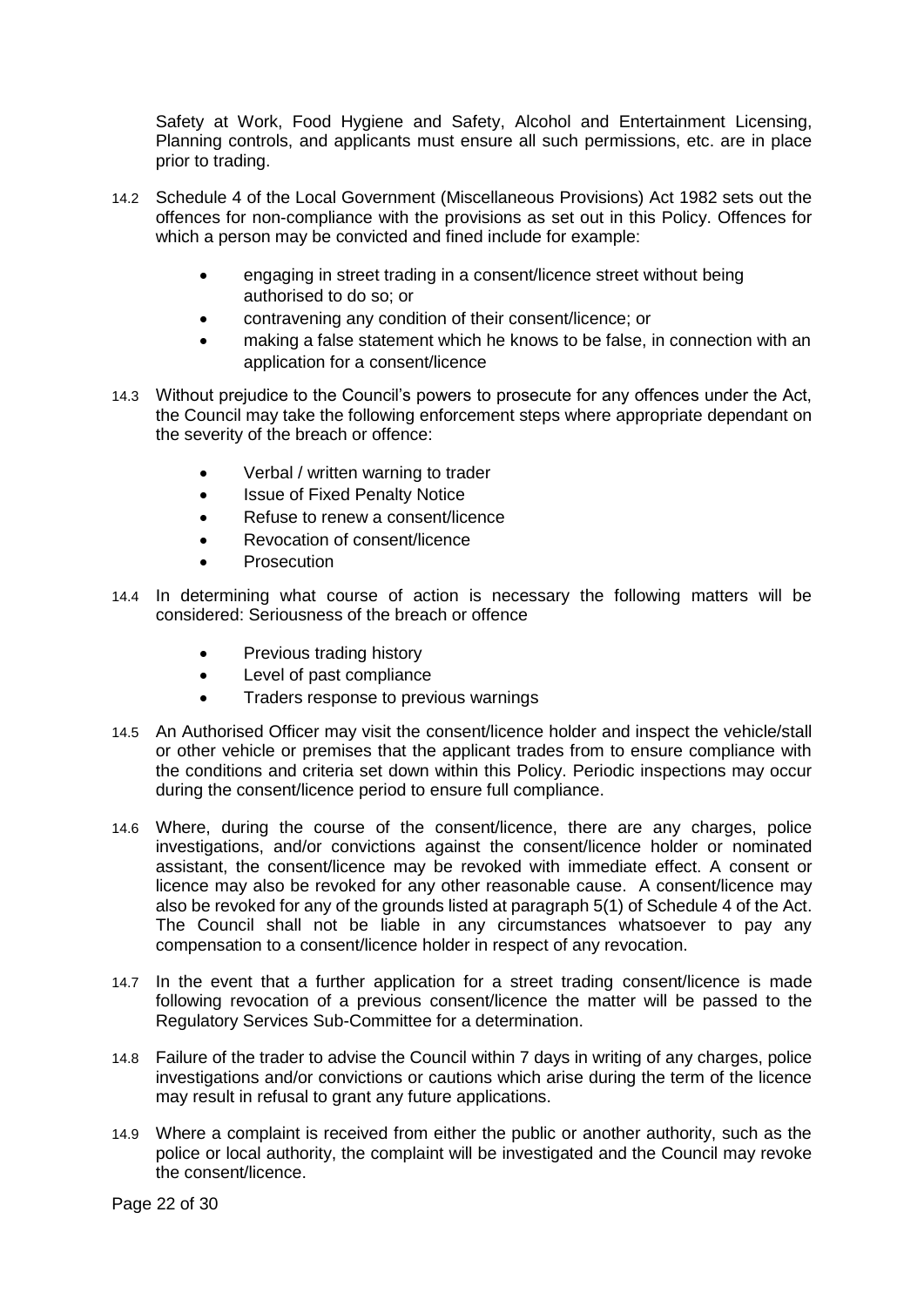- 14.10 Where two consent/licence holders are investigated due to complaints of breaches of conditions or arguments over trading times and areas, both consent/licence holders will be expected to fully participate in mediation. Where issues persist or mediation is refused the Council may consider enforcement action or referral to the Regulatory Services Sub-Committee for a consideration of the matter and a decision on whether to apply additional conditions, revoke or renew Consents/licences for either or both parties.
- 14.11 The Council holds the right to ask traders causing a nuisance to cease the activity that they are conducting and leave the area.

## <span id="page-22-0"></span>**15 Review Procedures**

- 15.1 This Policy will be reviewed from time to time should changes occur in relevant legislation, the nature of street trading generally or as a result of local considerations within the Three Rivers District. In any case, this Policy will be reviewed within five years of adoption or as a result of any major legislative changes.
- 15.2 Any minor changes that do not impact on the aims and objectives of the policy or reflect changes in legislation will be made with the approval of the Head of Regulatory Services.
- 15.3 Any significant changes can be approved by the Regulatory Services Committee.

## <span id="page-22-1"></span>**16 Return of Consent/Licence**

16.1 Once a consent/licence has expired, been surrendered, suspended or revoked the consent/licence MUST be returned to the Licencing Authority within 7 days.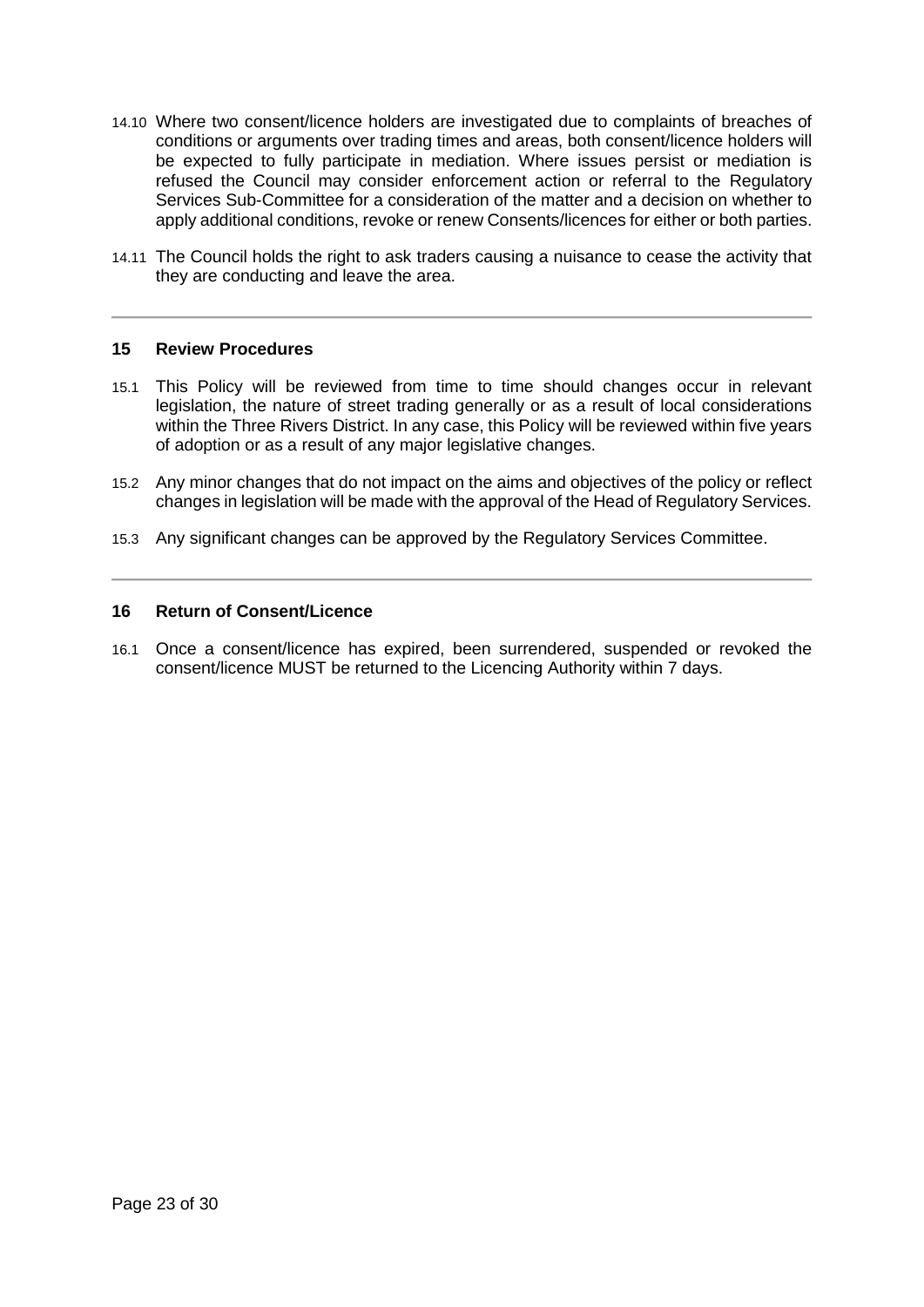## <span id="page-23-0"></span>**APPENDIX I – Street trading consent/licence - Standard Conditions**

- 1. Trading may only take place on the days and during the times as specified on the consent/licence.
- 2. The consent/licence holder shall not sell any type of food, goods or merchandise other than as specified on the consent/licence.
- 3. Static traders are only permitted to trade from the stationary vehicle/trailer or stall, as detailed on the consent/licence, and in the position indicated by the deposited location plan. In the event of this position being unavailable for any reason beyond the control of the Council the position may be relocated at any authorised officer's discretion to another nearby area.
- 4. Mobile traders are only permitted to trade in locations that are agreed by the Licensing Authority.
- 5. The trader shall at all times, whilst trading, provide a suitable receptacle for rubbish and litter and remove the rubbish and litter from the site at the end of the day's trading. The trader shall collect any litter or food waste originating from the business or which has been deposited on the highway by the customers.
- 6. The trader shall not deposit fat or other liquid or solid waste onto land or into highway drains.
- 7. The trader shall not operate in a manner which causes nuisance to the public or other persons in the vicinity. The trader will not be permitted to use loudspeakers, radios, or any amplified sound.
- 8. No animals shall be present on any stall or vehicle.
- 9. The trader shall comply with all relevant statutes, regulations and bylaws for the time being in force and with the conditions of the consent/licence.
- 10. The trader shall comply with all requirements of the Food Hygiene (England) Regulations 2013, Regulation (EC) N0 852/2004 on the hygiene of foodstuffs and any associated legislation
- 11. The trader shall maintain a minimum food hygiene rating score of 3. The hygiene rating must be displayed prominently on the stall or vehicle. Where a rating below 3 is obtained, the operator has 3 months to obtain a rerating of 3 or above. If after 3 months an improvement to 3 or above rating has not occurred, then the business should immediately cease trading until satisfactory remedies have be put in place to the satisfaction of the Council. The consent/licence may be revoked.
- 12. The trader shall allow access by any authorised officer or his/her representatives at all times to ensure that the terms of the licence are being carried out to their satisfaction.
- 13. The trader shall display the street trading consent/licence, which shall be plainly visible to the public and available for inspection by officers of the Council or Police. In addition, all mobile traders must wear the ID badge issued along with the consent/licence.
- 14. The trader shall provide insurance to the sum of £5,000,000 to ensure against third party liability claims and to indemnify the Council against all claims, liabilities, actions, demands and expense arising in respect of the grant or renewal of this licence. The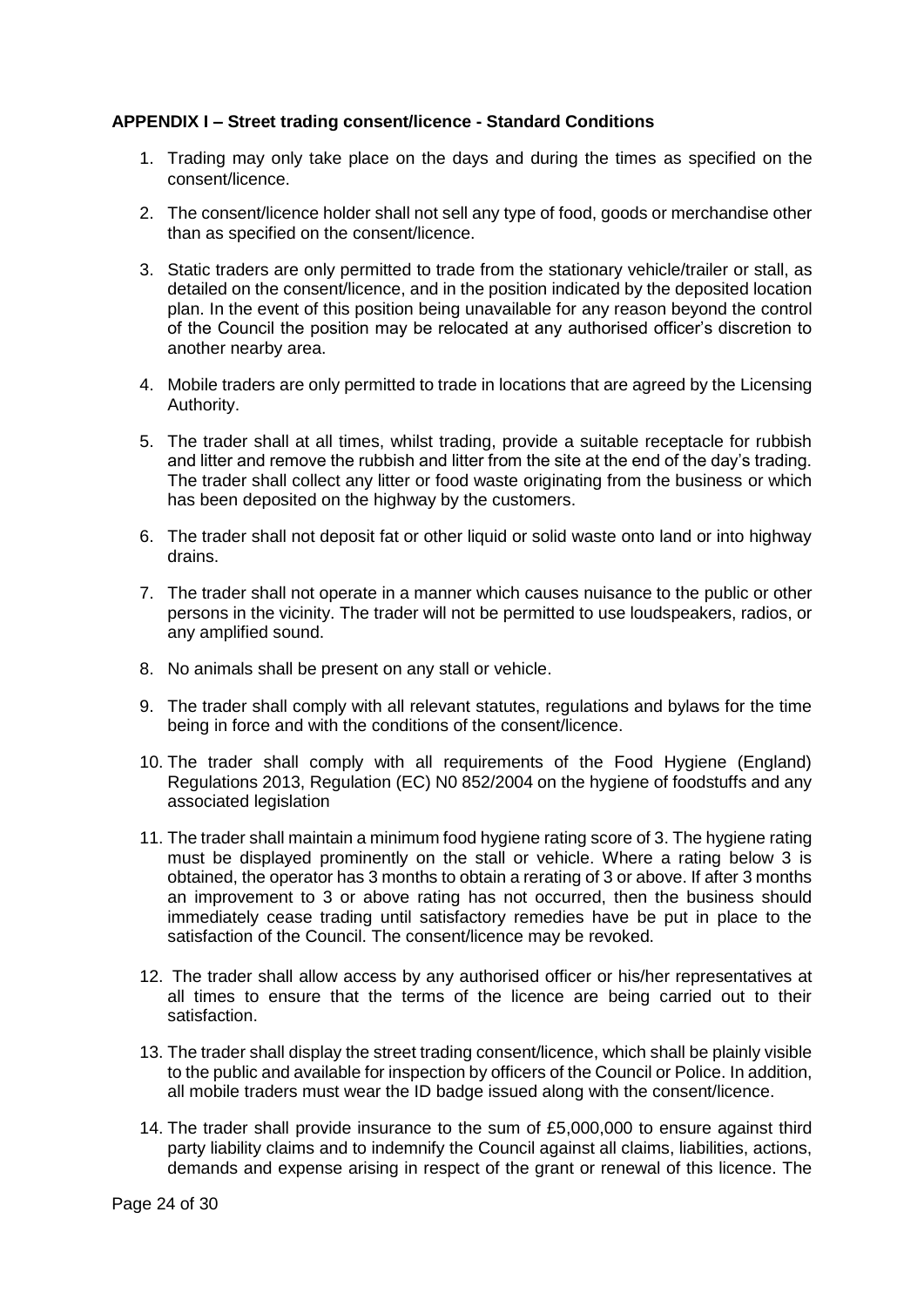trader shall provide insurance certificate upon application and on demand for inspection by the Council.

- 15. The trader is not permitted to hold any auction sale.
- 16. If the licence allows the trader to trade from a specific vehicle, or stall, the trader shall only use the approved vehicle or stall and may not trade from any other vehicle or stall. No table, chairs or similar articles shall be placed outside the vehicle/stall without the prior approval of the Council.
- 17. The trader shall comply with all reasonable requirements of any authorised officer or Police officer, including temporarily ceasing trading where necessary for public order or safety reasons.
- 18. No child under the age of 17 shall be engaged in the trading.
- 19. The consent/licence is personal to the applicant and is not transferable to any other person, firm or company.
- 20. No sub-letting of consents/licences is permitted.
- 21. The trader may not sell, display or wear any article which is offensive either in writing or pictures. This includes assistants working on static stalls. The authorised officer's decision as to what is offensive is final.
- 22. The trader shall reimburse all costs incurred by the Council as a result of any damage caused by the trader's occupation of the approved site.
- 23. The Council may revoke the consent/licence at any time and will normally give four weeks' notice of revocation unless earlier revocation is appropriate due to a breach of the conditions or public safety reasons.
- 24. The trader shall maintain the vehicle/stall in good condition, to the satisfaction of the Council. Any vehicle/trailer must be kept in a roadworthy condition, taxed, insured and MOT'd at all times where relevant.
- 25. The trader shall remove the vehicle/stall at the end of each day's trading unless otherwise agreed as part of the application process by the Licensing Authority (static trading).
- 26. Traders who have a consent/licence to trade in any town centre will not be authorised to do so on any designated market days, or at a time where there is an event of cultural, community or historical significance taking place in the town centre. The Council will notify the trader of the dates when trading is not permitted.
- 27. The trader shall not place or display any sign or structures on or adjacent to the highway; this includes street furniture such as tables, chairs, gazebo's etc.
- 28. The trader shall at all times ensure that the prices of the goods on sale are clearly and visibly displayed.
- 29. The Council may at any time vary, substitute or modify the conditions as shown above, provided a copy is then provided to the consent/licence holder in advance of any change or on renewal of their consent/licence.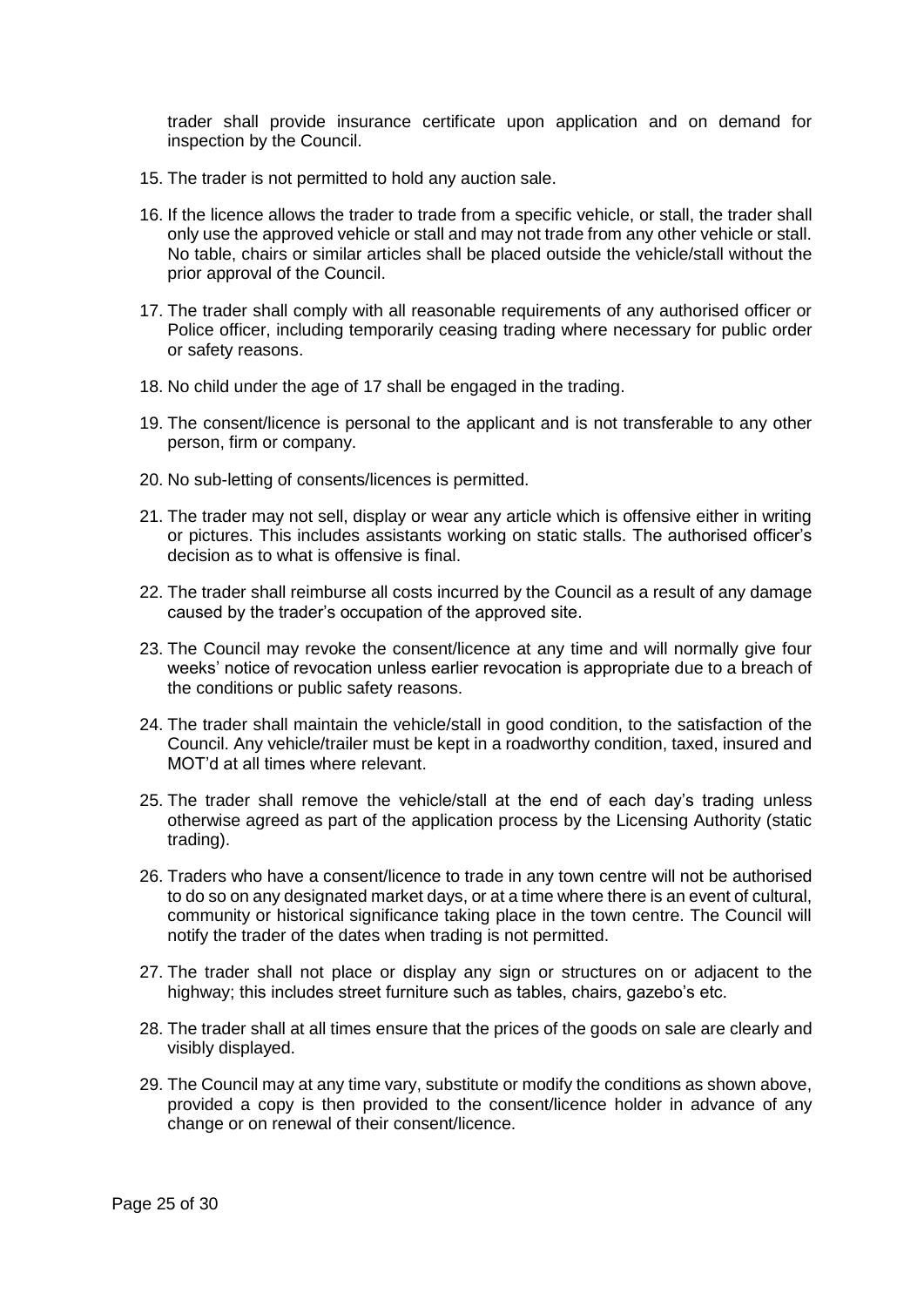- 30. The consent/licence holder will advise the Council in writing of ANY dealings with the Police within 7 days of any reportable incident.
- 31. Consent/licence holders shall notify the Council in writing of any changes to their contact details, such as home address, telephone or email, within 7 days. A fee is applicable for the amendment to the consent/licence record(s).
- 32. The consent/licence holder must notify the Council in writing within 7 days of any charges, convictions or cautions issued during the course of the consent/licence. Failure to do so may result in revocation and/or the refusal to grant any future applications.
- 33. If a consent/licence holder fails to comply with any of the conditions attached to a street trading consent/licence, the consent/licence may either be suspended for an indefinite period or revoked. The consent/licence holder may also be prosecuted if offences have taken place.

## **Additional conditions for mobile street traders (Ice cream van traders)**

- **1.** Must not stop within 50 metres of any school grounds from an hour before the start of the school day until an hour after the end of the school day (unless with the written authority of Head Teacher of any school).
- **2.** Must move from position to position, remaining stationary for no more than 15 minutes on any residential street to initially attract customers, and thereafter only long enough to serve customers present. The vehicle must move on as soon as the last customer has been served and if no other customer is clearly awaiting service.
- **3.** Ensure that any stopping position does not infringe any parking or traffic requirements or cause obstruction of the highway and does not present any dangers to highway users.
- **4.** Must not sound chimes before 12:00hrs (noon) or after 19:00hrs.
- **5.** The chimes should not be played when in sight of any other ice cream van (whether moving or stationary) which might reasonably be taken to be in the street for trading purposes.
- **6.** Must not trade within 50m radius from any other street trader.
- **7.** Not stop in any 500 metres section of any street more than once in every two hours.

#### **Additional conditions applicable to Markets**

- 1. The consent/licence holder must keep records of each stallholder present at the market, to include where relevant; the stallholder's pitch number, individuals name and address, business name and address, vehicle registration, brief description of products offered and a contact telephone number. This must be produced on request to an authorised officer.
- 2. The consent/licence holder must ascertain that all other required authorisations have been obtained where necessary for e.g. food business registration, licence issued under the Licensing Act 2003.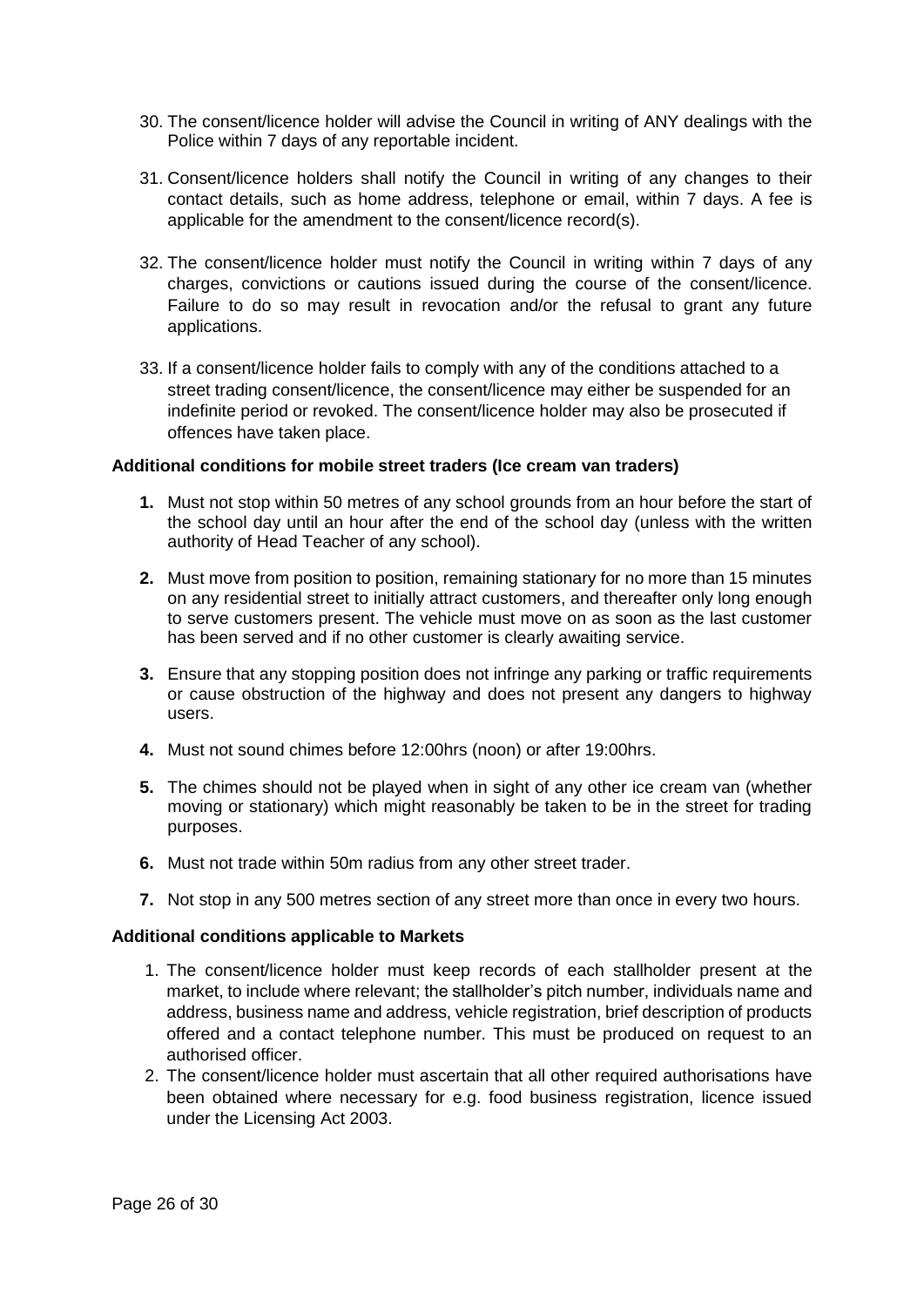# <span id="page-26-0"></span>**APPENDIX II – List of current Prohibited/Consent/Licence Streets**

## **Prohibited Streets**

These are streets where street trading is prohibited and an application for street trading consent/licence will be refused.

## **Trunk Roads**

 $\Box$  A41

 $\Box$  A405 - between A41 and Watford Borough boundary.

 $\Box$  A405 - that part which lies between the roundabout at Long Lane and the A412 Denham Way.

 $\Box$  A405 - that part of the road which lies within the Three Rivers District at Garston.

# **Principal Roads**

All of the following roads which lie within the Three Rivers District:-

- $\Box$  A412
- □ A404
- □ A4145
- □ A4008
- □ A4125

# **Abbots Langley**

- □ High Street
- □ Langley Road
- □ Adrian Road
- □ School Mead
- □ Abbots Road
- □ The Crescent
- □ St Lawrence Close
- □ Chequers Lane
- □ Langleybury Lane to 200m from A41
- □ College Road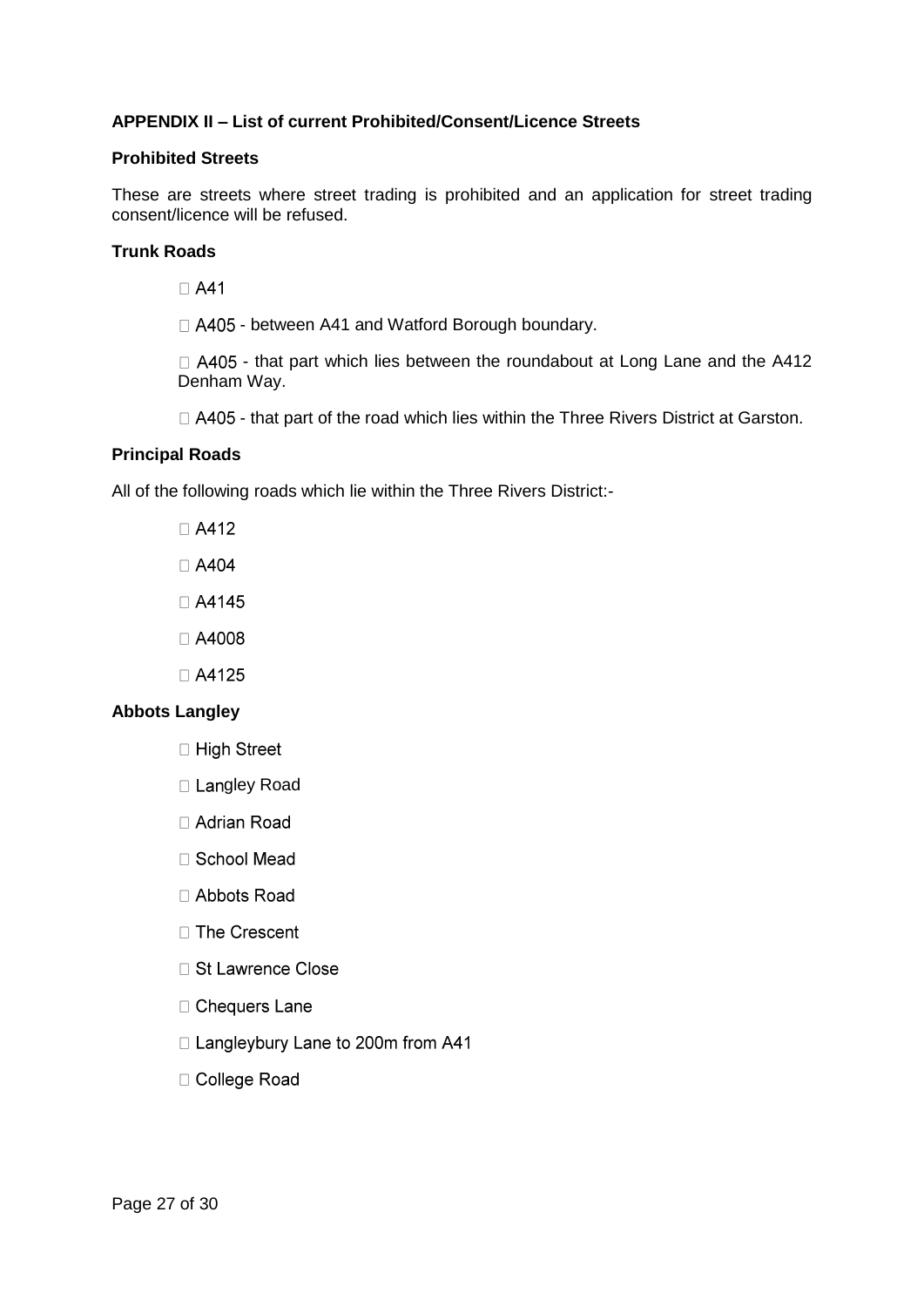- □ High Elms Lane
- □ Bucknalls Lane from its junction with the A405 to Tudor Manor Gardens

# **Bedmond**

- □ Bedmond High Street
- □ Station Road
- □ Lower Road
- □ Primrose Hill

# **Carpenders Park**

- □ Delta Gain
- □ Carpenders Avenue

# **Chorleywood**

- □ Station Approach
- □ Link roads between A404 and North Hill
- □ Heronsgate Road
- □ Whitelands Avenue

# **Croxley Green**

□ The Green.

At the Regulatory Services Committee of 6th December 2017 it was agreed that trading be prohibited with 50m of any School Boundary unless written permission is ascertained from the Head Teacher.

# **CONSENT STREETS**

Any other street within the District of Three Rivers not designated as a Prohibited Street subject to meeting the application criteria specified in the Policy.

[Note: LICENCE STREETS – currently none]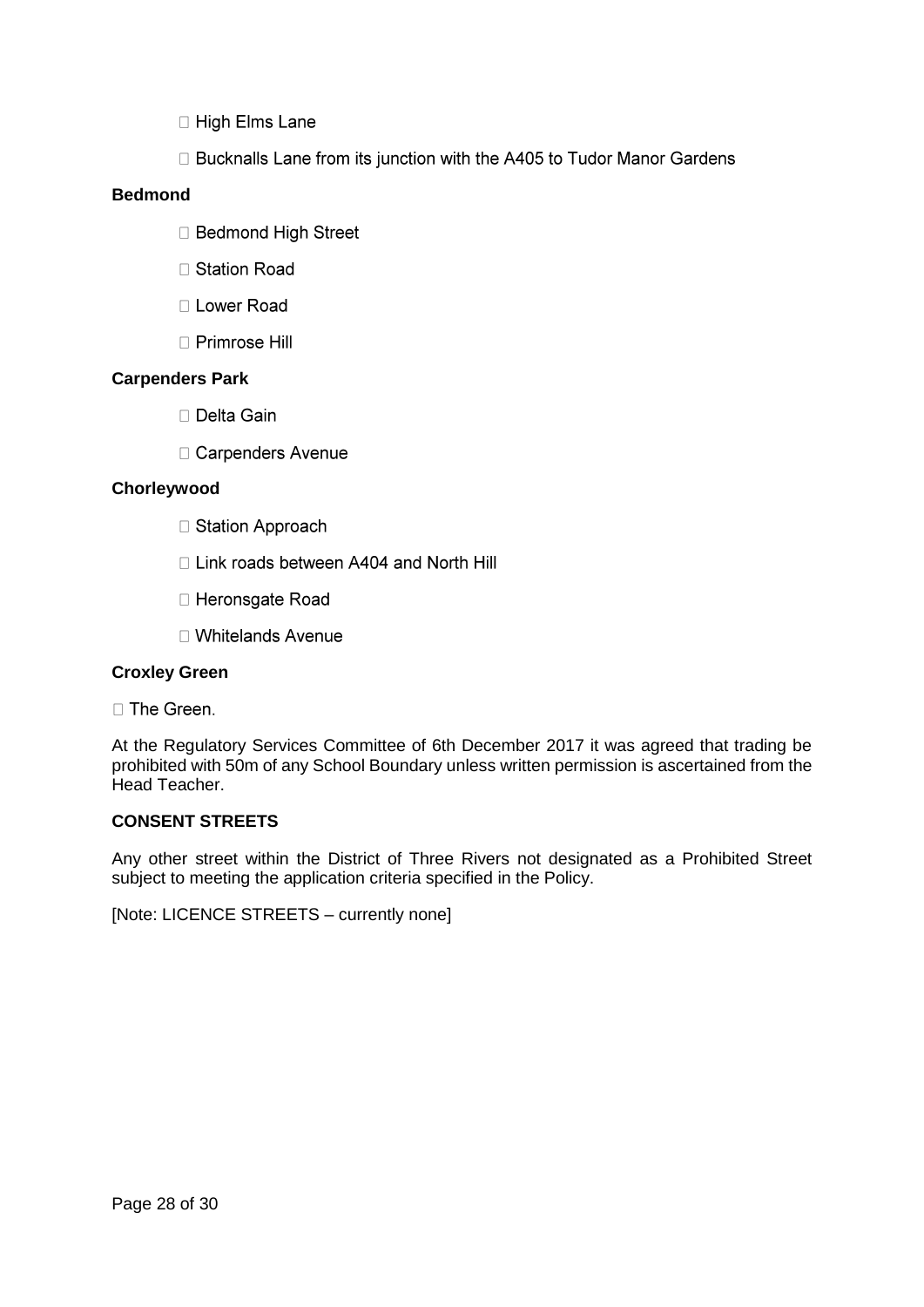# <span id="page-28-0"></span>**APPENDIX III - Guidance on suitability of applicants**

The Council will take into account the following guidance concerning any 'unspent' cautions or convictions for the offences listed below when determining whether a new applicant or current consent/licence holder is suitable to hold a street trading consent/licence.

## **a. Violence**

A consent/licence application will normally be refused when it is made within 3 years (at least) of a conviction or caution for an offence of violence.

## **b. Dishonesty**

A consent/licence application will normally be refused when it is made within 3 years (at least) of a conviction or caution for an offence of dishonesty.

## **c. Drug related**

A consent/licence application will normally be refused when it is made within 3 years (at least) of a conviction or caution for a drug related offence.

For offences of supplying drugs, consent/licence applications will normally be refused for 5 years (at least) following conviction.

## **d. Sexual and indecency**

A consent/licence application will normally be refused when it is made within 5 years (at least) of cautions or convictions for any serious sexual offences. Applications will be refused from applicants currently on the Sex Offender's Register.

#### **e. Public Order**

A consent/licence application will normally be refused when it is made within 3 years (at least) of a conviction or caution for an offence relating to breaches of public order.

# **f. Food safety or health and safety**

A consent/licence application will normally be refused when it is made within 3 years of a conviction or caution for an offence relating to food safety (where the Licence involves sale of food or drink) or health and safety.

#### **g. Any offence resulting in a sentence of imprisonment**

A consent/licence application will normally be refused when it is made within 3 years (at least) of the date of release from prison, where a custodial sentence has been imposed.

The safeguarding of children, young people and vulnerable people is of a particular concern. Where the Council receives notification that:

i. an applicant or consent/licence holder is the subject of an investigation by the Police into inappropriate conduct, or illegal activity, or

ii. an applicant or consent/licence holder has been implicated in a safeguarding issue i.e. where children, young people or vulnerable people have been or may be exposed to inappropriate behaviour or language by the applicant/consent/licence holder the matter shall be referred to the Regulatory Services Sub-Committee to determine